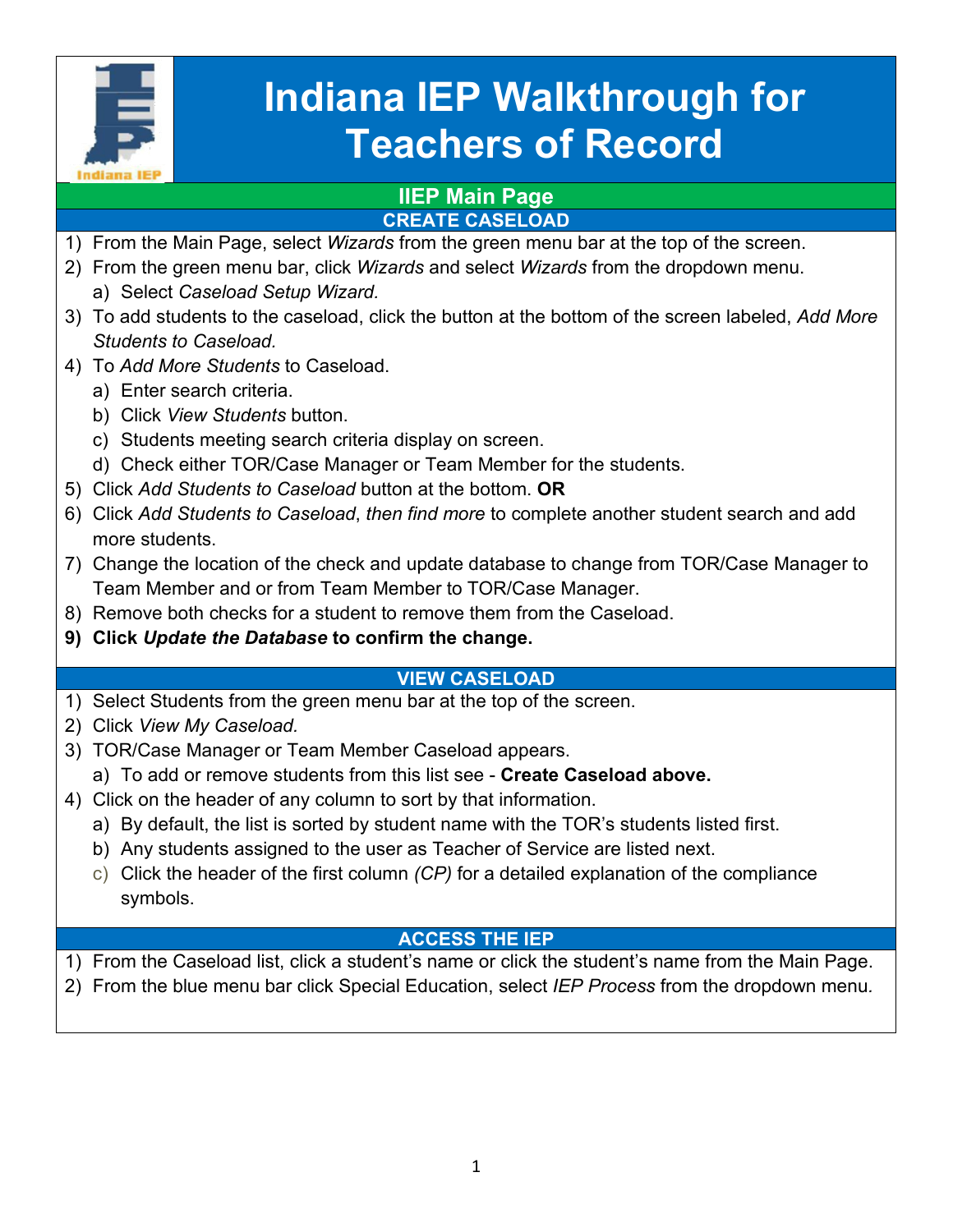# **IEP Process**

#### **Meeting Purpose**

- 1) Select the Meeting Purpose that best represents the reason for calling a Case Conference.
	- a) Some purposes may be preselected, such as Transition, according to the student's age or grade level.
	- b) Multiple purposes may be selected.
		- i) IIEP will not allow some combinations of purposes.
		- ii) For example: Annual and Initial Evaluation may not be selected together.
	- c) IIEP may prompt for additional information on this page based on the purpose (i.e., Move-In).
	- d) For the Meeting Purposes Annual, Revise IEP, and Revise IEP without a meeting, a checkbox to Reset Pre-Conference Planning, Evaluation Process, and IEP Process status at midnight appears.
		- i) This is intended to aid in the development of a new IEP.
		- ii) This option will reset the compliance check marks for each of the process pages. (1) Each Page in the process must be revisited to regain the compliance check marks.
		- iii) The only page that is completely reset is the Schedule CCC Meeting page.

#### 2) Click: *Save* **OR** *Save & Continue.*

- a) *Save* saves the information on the screen.
- b) *Save & Continue* saves the information on the screen and checks it against IIEP's Rules of Completion.
- c) If any part is incomplete or missing, error messages will appear at the top of the page.
- d) If all parts are complete, IIEP advances to the next page.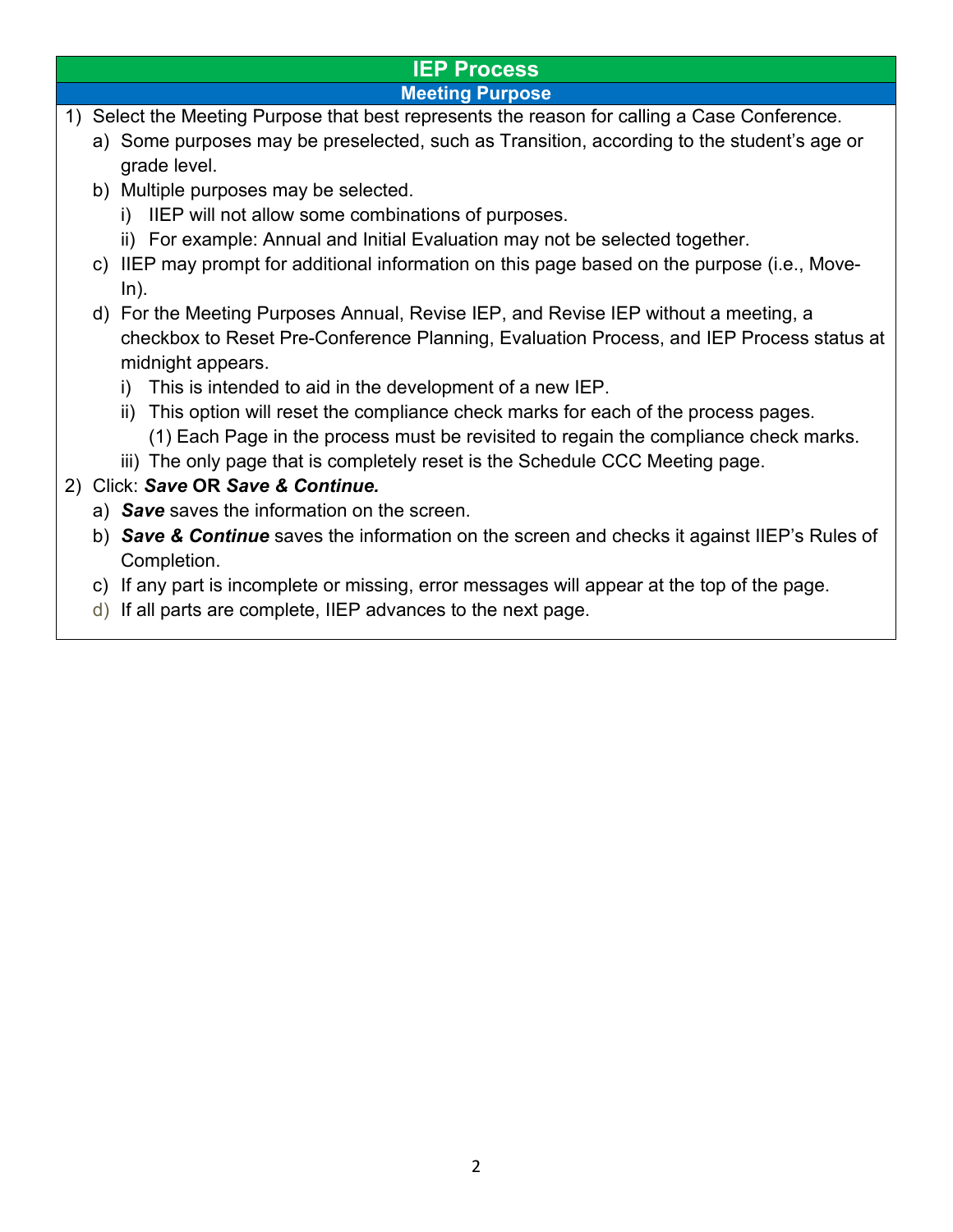# **CREATE CCC TEAM**

- 1) Current Teacher of Record/Case Manager should display the current TOR.
	- a) To change this, select the new TOR from the dropdown list.
- 2) Click the *Select Team* button to add to or edit the Case Conference Committee Team
- 3) Update Team Page to include the following:
	- a) Current TOR/Case Manager.
	- b) Parent(s) who will receive IEP Information.
	- c) Users within IIEP that may access IEP data at this school.
	- d) Check users that will be a part of the CCC team.
		- i) Check the view only box to limit team member access to read only.
- 4) Once all information is accurately recorded, click: *Save* **OR** *Save & Continue.*
	- a) If all parts are complete, IIEP returns to Create CCC Team.
- 5) Click: *Save* **OR** *Save & Continue.*
	- a) *Save* saves the information on the screen.
	- b) *Save & Continue* saves the information on the screen and checks it against IIEP's Rules of Completion.
	- c) If any part is incomplete or missing, error messages will appear at the top of the page.
	- d) If all parts are complete, IIEP advances to the next page.

# **SCHEDULE CCC MEETING**

- 1) Enter proposed Date, Time and Place for the CCC Meeting.
	- a) This date populates the date fields for Annual Goals and Special Education or Related Services.
	- b) If the Meeting Purpose is Revise without a Meeting, enter the Revise IEP date. In this case there should be no requirement to generate a Notice of Case Conference.
	- c) Record Additional Details/Instructions for the meeting.
		- i) This field will print to the Notice of Case Conference if there is any text entered. If the box is empty it will not print to the document.
- 2) Record Date the Notice of Case Conference Document Sent to Parent.
- 3) Record Proposed Initiation and Annual Review Dates.
- 4) **Secondary Transition Only** Indicate whether the Transition Service Agency Representative is to be invited to the case conference.

#### **INVITED INDIVIDUALS**

#### **1) Student**

a) The student may be selected from the available dropdown or may be left blank if the student is not attending the case conference.

# **2) Public Agency Representative**

- a) Select CCC Team Member that best fits the requirements for this role.
- b) This individual may be excused from the CC **with prior written consent** of the parent.
- c) If this team member must be excused select the appropriate option from the Requesting Excusal Dropdown.

i) Definitions of the excusal options appear below the Invited Individuals grid.

d) Consent for excusal prompts are included in the Notice of Case Conference if selected here.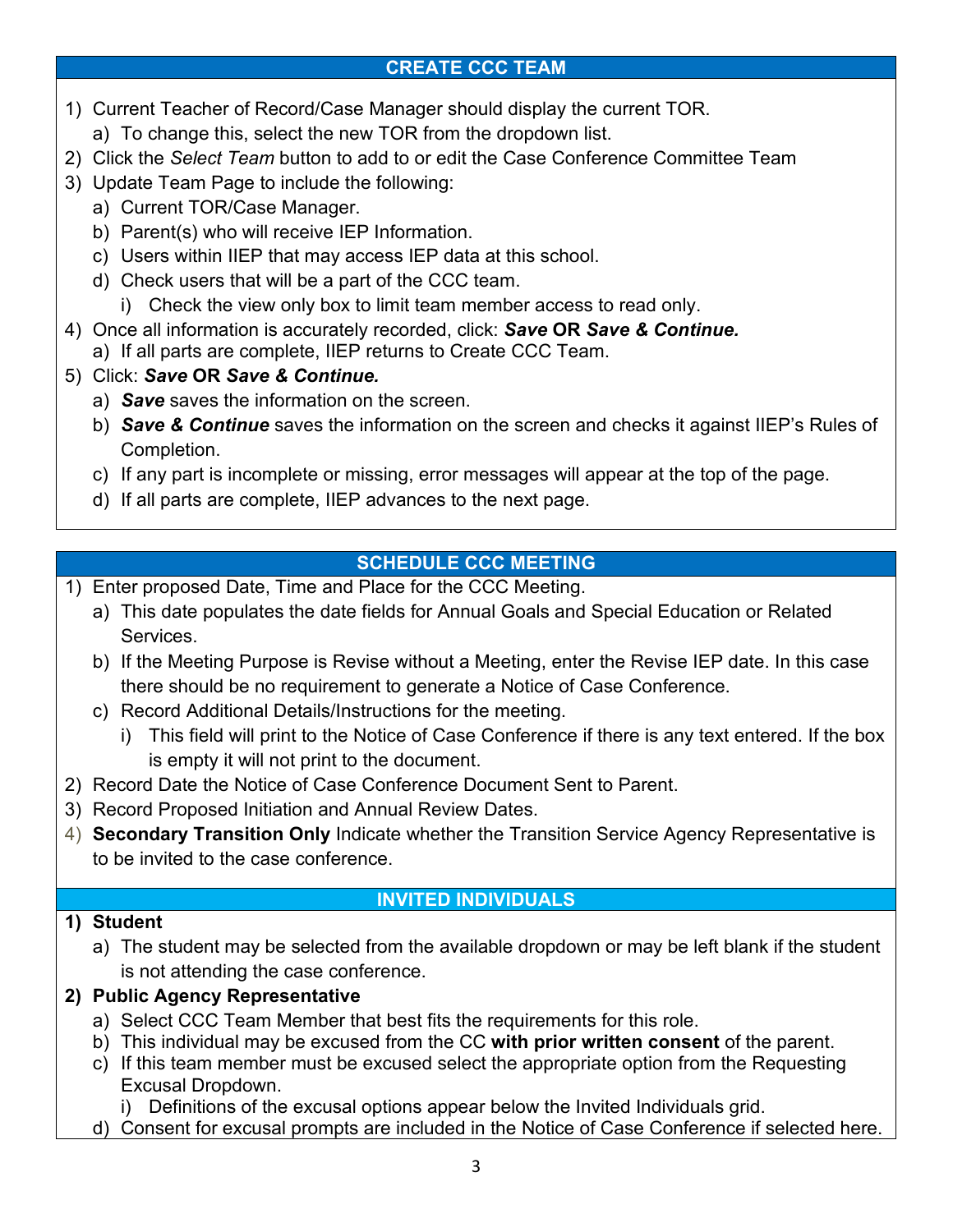## **3) Parent**

a) Any individual designated as a Legal Guardian in the **Parent Info** section may be selected here.

# **4) Current TOR/Case Manager**

- a) This information should be the same as the selection made on the Select CCC Team page.
- b) This individual may be excused from the CC **with prior written consent** of the parent.
- c) If this team member must be excused select the appropriate option from the Requesting Excusal Dropdown.
	- i) Definitions of the excusal options appear below the *Invited Individuals* grid.
- d) Consents for excusal prompts are included in the Notice of Case Conference if selected here.
- e) Record Parent response to excusal request in the Consent to Excuse column.

# **5) General Education Teacher**

- a) This individual does not typically have an account in IIEP.
	- i) The General Education Teacher's name may be entered in the text area provided.
- b) This individual may be excused from the CC **with prior written consent** of the parent.
- c) If this team member must be excused select the appropriate option from the Requesting Excusal Dropdown.
	- i) Definitions of the excusal options appear below the *Invited Individuals* grid.
- d) Consents for excusal prompts are included in the Notice of Case Conference if selected here.
- e) Record Parent response to excusal request in the *Consent to Excuse* column.

# **6) Secondary Transition Only – Transition Service Agency Representative if invitation was previously indicated in step 4 of the Schedule CCC Meeting process.**

- a) This individual does not typically have an account in IIEP.
	- i) The Representative's name may be entered in the text area provided.
- b) This individual may be **invited** to the CC **with prior written consent** of the parent.
- c) Consents for invitation prompts are included in the Notice of Case Conference if selected here.
- i) Record Parent response to consent to invite request in the *Consent to Invite* column.

# **7) Create Draft Notice of Case Conference.**

- a) This step is not required but is beneficial in eliminating mistakes in dates, times, participants, and location.
- **8) Create Final Notice of Case Conference.**

# **9) Select Parent Communication**

**a)** Select from the Parent Communications listed the event that records the delivery of the Notice of Case Conference.

# 10)Click: *Save* **OR** *Save & Continue.*

- a) *Save* saves the information on the screen.
- b) *Save & Continue* saves the information on the screen and checks it against IIEP's Rules of Completion.
- c) If any part is incomplete or missing, error messages will appear at the top of the page.
- d) If all parts are complete, IIEP advances to the next page.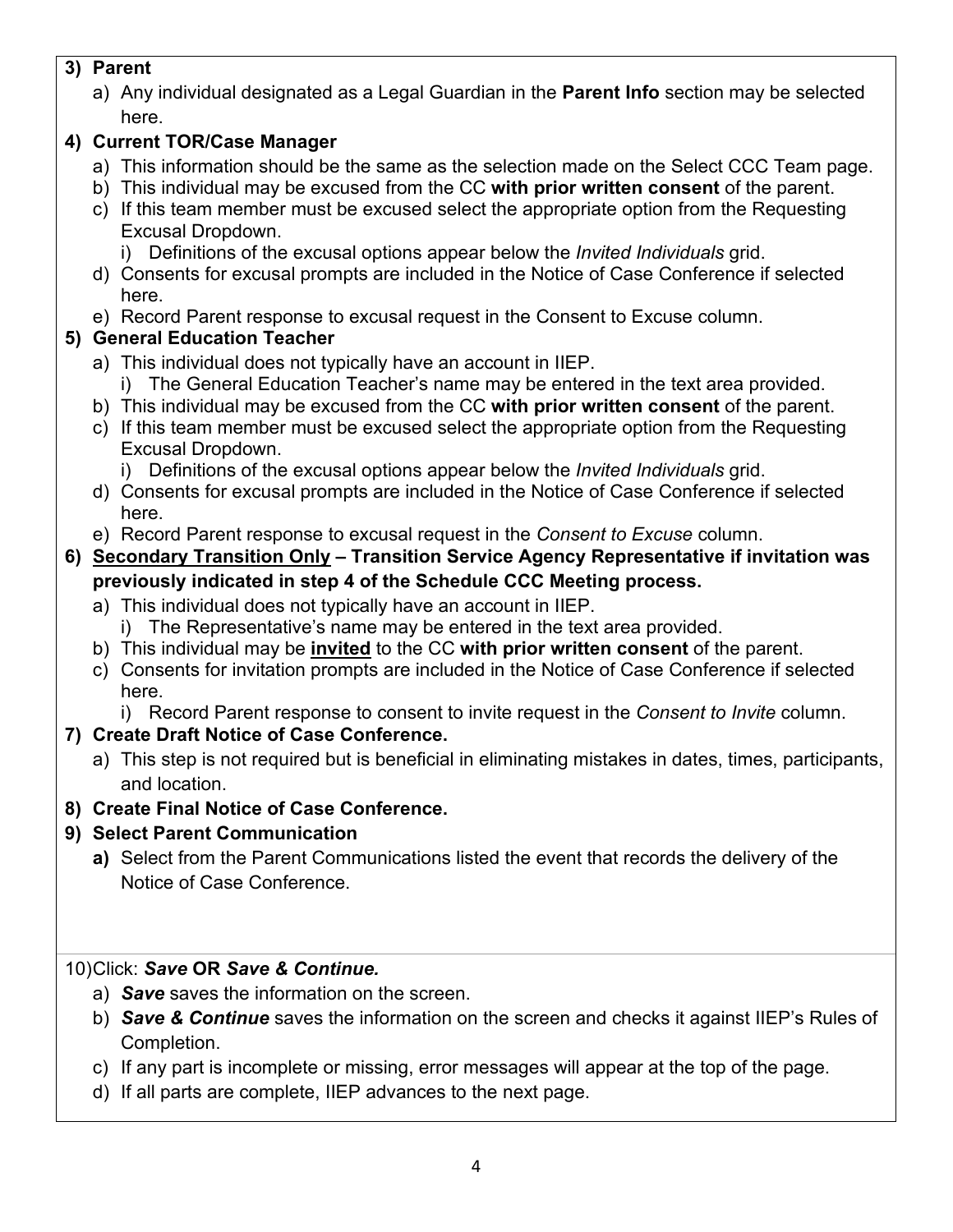## **EXISTING DATA**

#### **1) Notice of Procedural Safeguards (If Meeting Purpose is Annual or any Initial)**

- a) Record the date the Notice of Procedural Safeguards were provided to the parent or guardian.
- b) The date should be on or before the conference meeting date.

## **2) Evaluation Information and Student Data**

- a) Describe strengths of the student.
- b) Describe the concerns of the parent for enhancing the education of the student.
- c) **Initial Following Failed Response to Intervention Only**
	- i) Record information regarding the instructional strategies and research-based interventions in which the student participated.
	- ii) This field appears only if the purpose of the case conference is indicated as Initial Following Failed Response to Intervention.
- d) Review Progress Monitoring Data and record results.
	- i) This data may help the CCC to determine the need for additional testing.
	- ii) This field may be used to describe the growth or progress this student has made related to his or her annual goals.
- e) Provide a statement of the student's Present Levels of Academic Achievement and Functional Performance.
	- i) Include how the student's disability or suspected disability affects involvement and progress in the General Education Curriculum.
	- ii) Each contributor to the IEP document may enter a separate statement.
	- iii) The Teacher of Record has the option to delete outdated entries.
- 3) Record relevant eligibility discussion details in Conference Notes.

#### 4) Click: *Save* **OR** *Save & Continue.*

- a) Save saves the information on the screen.
- b) **Save & Continue** saves the information on the screen and checks it against IIEP's Rules of Completion.
- c) If any part is incomplete or missing, error messages will appear at the top of the page.
- **d)** If all parts are complete, IIEP advances to the next page.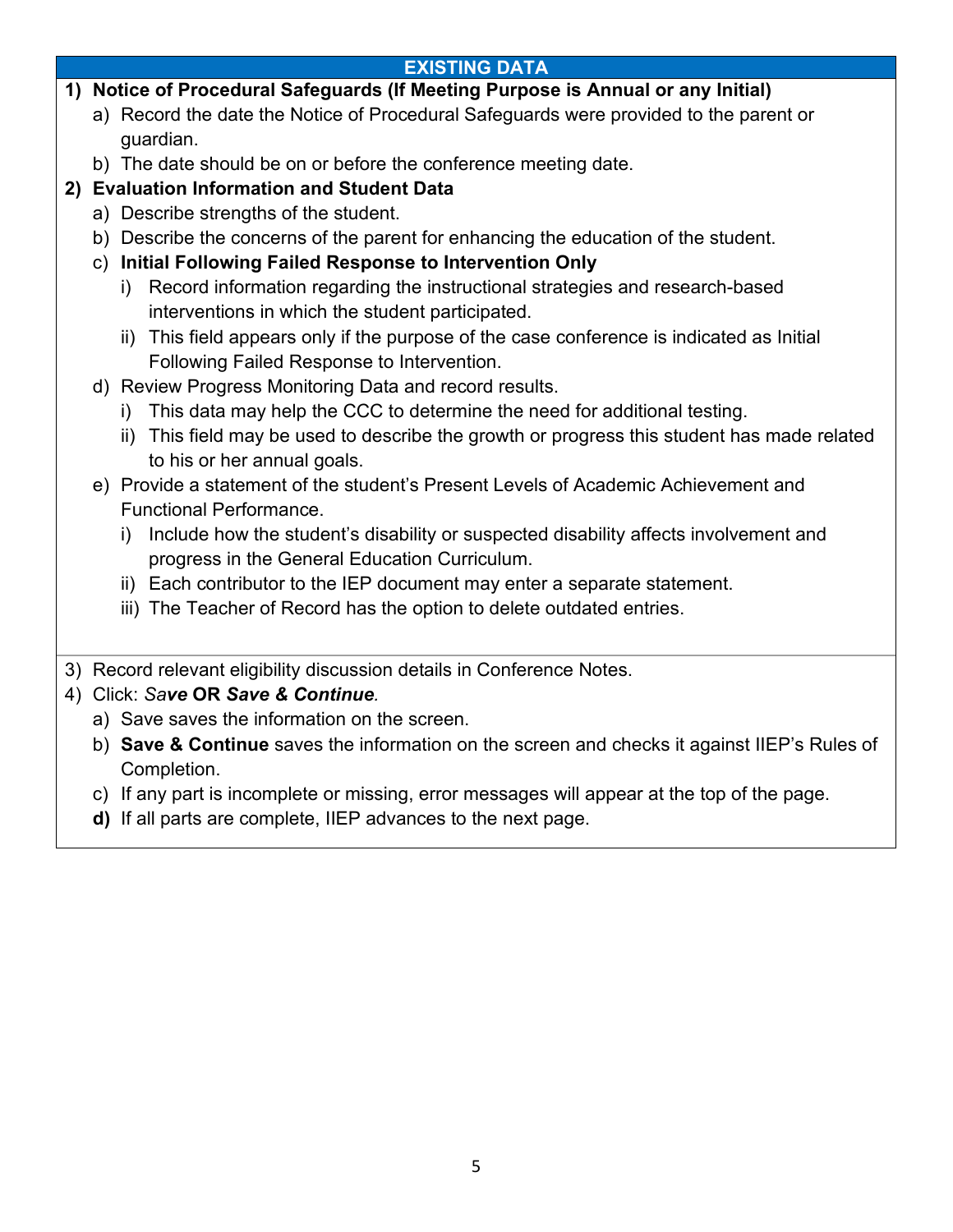#### **ELIGIBILITY INFORMATION**

**Note: This page should only be accessed during the scheduled case conference. Eligibility determinations should only be made at a case conference by the committee after a review of existing data.**

- 1) If the student's eligibility is not yet determined.
	- a) Select *To Be Determined* from the eligibility choices.
	- b) In this case only the Eligibility Information Page may be saved with no event created.
	- c) Typically, this option is used during the development of an Initial IEP or after a Reevaluation.
- 2) If the student is eligible:
	- a) Select Yes from the eligibility choices.
	- b) Record reasons for the eligibility decision.
	- c) Click *Create Eligibility* button.
	- d) From the new Eligibility Selection screen, select the primary and if needed any additional secondary eligibility areas for the student.
	- e) Enter the Eligibility Date.
		- i) The current Eligibility Date will display.
	- f) Click the *Create Eligibility Event & Continue* to confirm the eligibility choices and return to the Eligibility Information page.
	- **g) The Eligibility Information page is now locked and will remain locked until a Final IEP is created.**
- 3) If the student is not eligible for services:
	- a) Select No.
	- b) Go to the Create IEP page to record attendees of the meeting.
	- c) Create a final notice of ineligibility.
		- i) The Notice of Ineligibility includes the content of the Existing Data page, Conference Notes, and a list of attendees as well as an explanation of the event.
	- d) There is no need to continue with the remainder of the IEP documentation once the final notice of ineligibility is created.
- 4) Record relevant eligibility discussion details in Conference Notes.

#### 5) Click: *Save* **OR** *Save & Continue.*

- a) Save saves the information on the screen.
- b) Save & Continue saves the information on the screen and checks it against IIEP's Rules of Completion.
- c) If any part is incomplete or missing, error messages will appear at the top of the page.
- d) If all parts are complete, IIEP advances to the next page.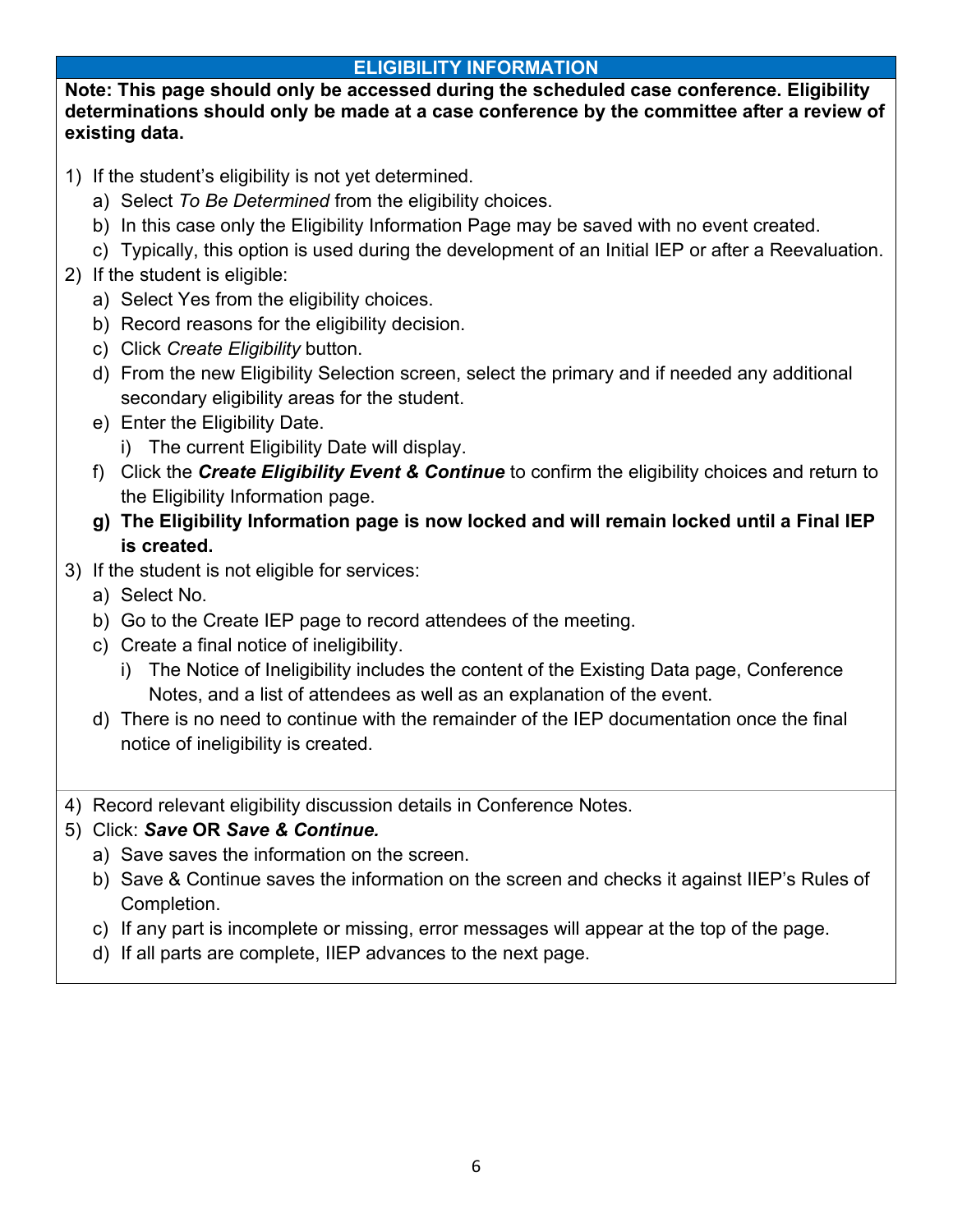## **SPECIAL CONSIDERATIONS AND BEHAVIOR CONCERNS**

- 1) Complete Special Considerations for Limited English Proficiency select either Yes **OR** No.
	- a) Limited English Proficiency needs must be addressed for each student; there may be additional questions here based upon the eligibility areas of the student.
	- b) If Yes is selected Describe the language needs related to Limited English Proficiency as comprehensively as possible.
	- c) Participation in the Limited English Proficiency assessments will be recorded in the State Assessments and Other Participations page.
- 2) Complete Special considerations regarding instruction in Braille and the use of Braille select either Yes **OR** No.
	- a) This option only appears if Blind Low Vision or Deaf-Blind are selected as eligibility areas for the student.
	- b) If Yes is selected, choose the Braille literary and math code accommodation types from the dropdown menu.
		- i) Record the considerations as well as justification for the selection.

# **Manifestation Determination**

- 1) Manifestation Determination only appears if Manifestation Determination is a meeting purpose.
- 2) Record the Date of Incident.
- 3) Describe the alleged misconduct and the action taken as a result of the misconduct.
- 4) Was the conduct in question caused by, or had a direct and substantial relationship to the student's disability?
	- a) If YES, "**The conduct in question was caused by, or had a direct and substantial relationship to the student's disability."**
	- b) If NO, "**The conduct in question was not caused by, or directly and substantially related to the student's disability."**
- 5) Was the conduct in question the direct result of the public agency's failure to implement the student's individualized education program?
	- a) If YES, "**The conduct in question has been determined to be the direct result of the public agency's failure to implement the student's individualized education program."**
	- b) If NO, **- "The conduct in question was not the direct result of the public agency's failure to implement the student's individualized education program."**
- 6) If there was a failure to implement the student's IEP, then describe the deficiencies and steps needed to remedy the deficiencies.
- 7) Share any additional findings regarding the manifestation determination.
- 8) Determine whether an FBA or BIP is indicated at this time.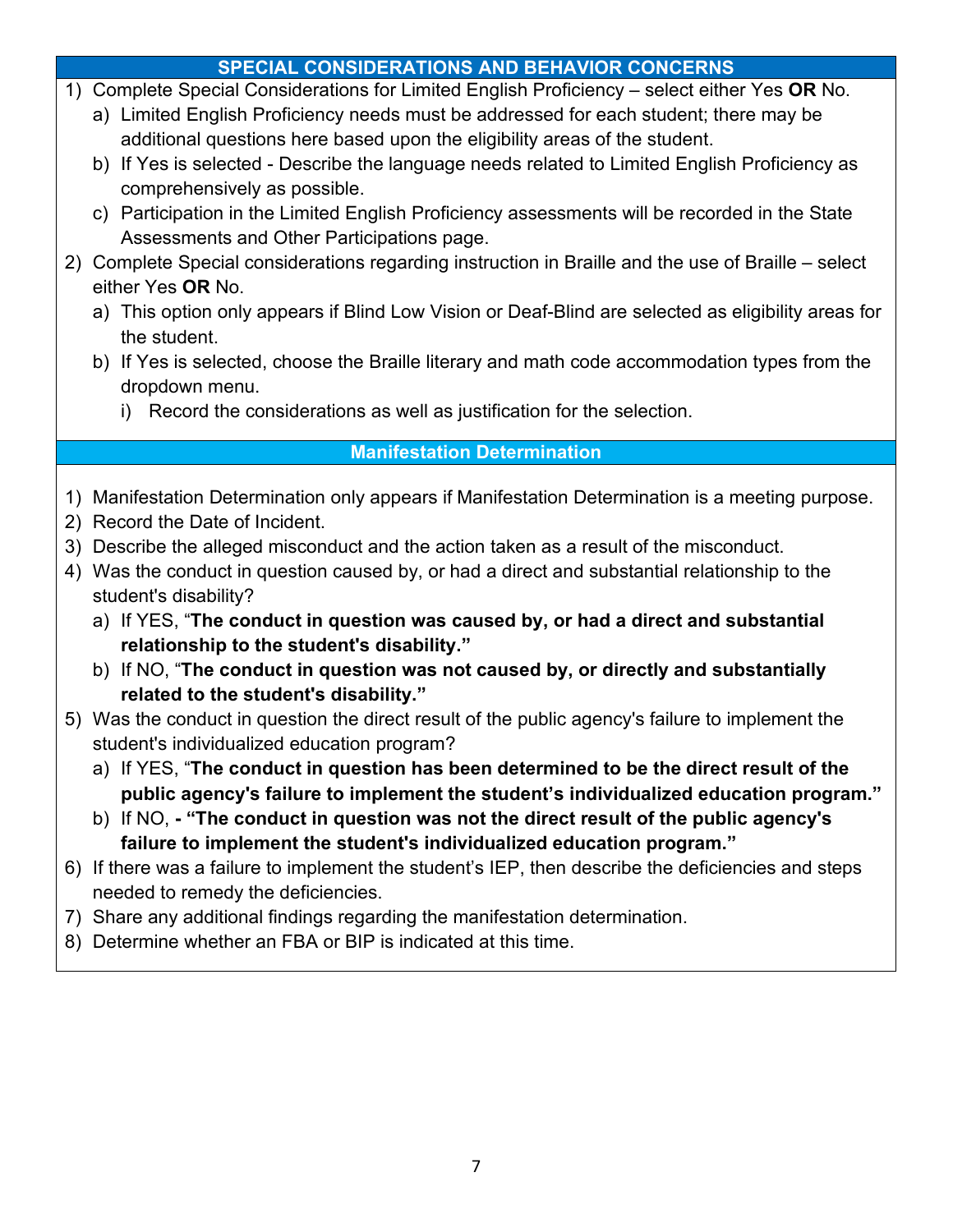#### **Behavioral Concerns**

- 1) There is a behavior of concern for the Case Conference Committee to discuss.
	- a) If NO, this section is complete.
	- b) If YES, Provide a description of the behavior of concern.
		- i) Does the pattern of student behavior impede his or her learning or that of others?
			- (1) If Yes, describe how the behavior impedes his or her learning or that of other and the impact of the behavior.
			- (2) If No:
				- (a) Document the reasons for determining the behaviors of concern are not impeding the student's learning or that of others.
				- (b) A No response may also be selected to indicate behavior plan will be discontinued.
				- (c) The Behavior Intervention Plan was discontinued based upon the data and team discussion.
	- **c) Click** *Save*

## **CCC Determination**

- 1) Select A Functional Behavior Assessment (FBA) is not recommended at this time. Supports will be implemented as indicated.
	- a) Select at least one support to be implemented:
		- i) Environmental Supports
			- (1) Describe the supports to be implemented.
		- ii) Accommodations
			- (1) Describe the accommodations to be provided.
		- iii) Specially Designed Instruction
			- (1) A prompt to indicate which goal is aligned with student's behavioral needs will be added to the goals page.
- 2) A Functional Behavior Assessment is recommended: **The FBA will include new data**.
	- a) Provide the CCC's rationale used to recommend a functional behavior assessment.
	- b) List or describe the new student data to be collected to reevaluate this student.
	- c) Select at least one support to be implemented while student data is reviewed or collected:
		- i) Environmental Supports

(1) Describe the supports to be implemented.

ii) Accommodations

(1) Describe the accommodations to be provided.

- iii) Specially Designed Instruction
	- (1) A prompt to indicate which goal is aligned with this student's behavioral needs will be added to the goals page.
- 3) A Functional Behavior Assessment (FBA) is recommended: **The FBA will be solely based on the review of existing data.**
	- a) Record the date to reconvene the Case Conference following the completion of the FBA.
	- b) Provide the CCC's rationale used to recommend a functional behavior assessment.

i) List or describe the existing data to be reviewed to reevaluate this student.

c) Select at least one support to be implemented while student data is reviewed or collected: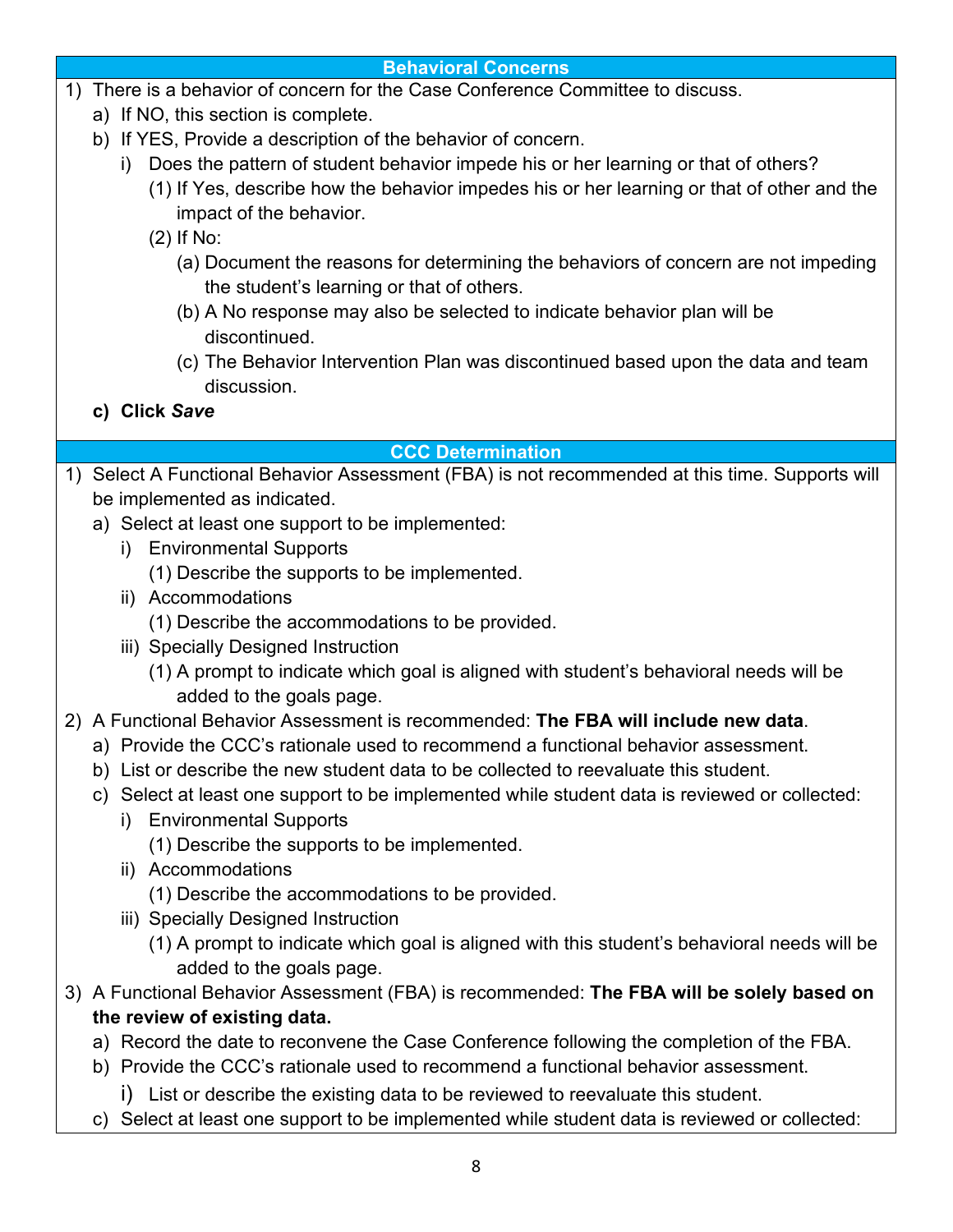- i) Environmental Supports
	- (1) Describe the supports to be implemented.
- ii) Accommodations
	- (1) Describe the accommodations to be provided.
- iii) Specially Designed Instruction
	- (1) A prompt to indicate which goal is aligned with this student's behavioral needs will be added to the goals page.
- 4) A Functional Behavior Assessment (FBA) has been completed.
	- a) Continue to Behavior Intervention Plan Development, CCC Analysis of FBA Data, and Develop Behavior Intervention Plan.
- 5) A review of the Existing Functional Behavior Assessment (FBA) is needed.
	- a) Continue to Behavior Intervention Plan Development, CCC Analysis of FBA Data, and Develop Behavior Intervention Plan.

# **Behavior Intervention Plan Development**

- 1) Functional Behavior Assessment was completed using the IIEP System. a) Functional Behavior Assessment data is displayed.
- 2) Functional Behavior Assessment was completed without the IIEP System.
	- a) Choose File to upload.
	- b) Rename File if needed and *Save.*

# **CCC Analysis of Functional Behavior Assessment (FBA) Data**

- 1) Record the Case Conference Committee's discussion and review of Interfering Behavior(s) identified in the Functional Behavior Assessment.
- 2) Record the Case Conference Committee's discussion and review of Precipitating Factors identified in the Functional Behavior Assessment.
- 3) Record the Case Conference Committee's discussion and review of Setting Events identified in the Functional Behavior Assessment.
- 4) Record the Case Conference Committee's discussion and review of Antecedents identified in the Functional Behavior Assessment.
- 5) Record the Case Conference Committee's discussion and review of Maintaining Consequences identified in the Functional Behavior Assessment.
- 6) Record the Case Conference Committee's discussion and review of Related Deficits identified in the Functional Behavior Assessment.

# **Functional Behavior Assessment Summary & Hypothesis**

- 1) Briefly summarize the FBA.
- 2) Determine the hypotheses for the function of the student's behavior.

# **Develop Behavior Intervention Plan**

- 1) Hypothesis of the function of the behavior.
	- a) Record the hypothesis of the function of the student's behavior.
- 2) Proactive Strategies
	- a) Replacement behaviors and skills to be taught and learned.
- 3) Record Instructional Strategies.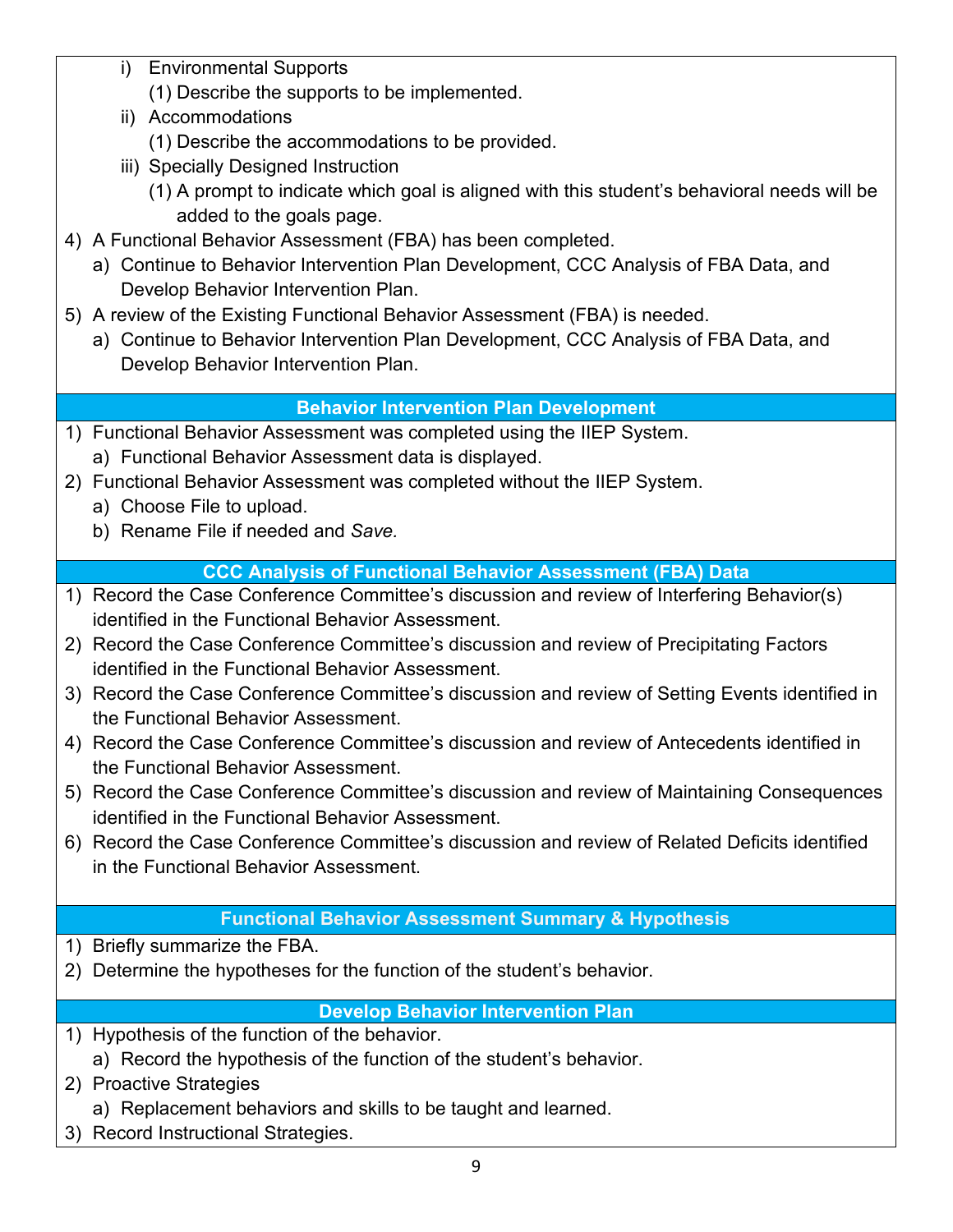- 4) Record Antecedent Strategies.
- 5) Record Positive Consequence Strategies.
- 6) Record Negative Consequence Strategies.
- 7) Record Behavioral Goals/Skills to be taught and learned.
- 8) Record Available local and state resources.
- 9) Indicate BIP review by CCC and decision to implement as written or to implement with revisions.

10)Record relevant discussion details in Conference Notes.

#### 11)Click: *Save* **OR** *Save & Continue.*

- a) *Save* saves the information on the screen.
- b) *Save & Continue* saves the information on the screen and checks it against IIEP's Rules of Completion.
- c) If any part is incomplete or missing, error messages will appear at the top of the page.

**TRANSITION**

- d) If all parts are complete, IIEP advances to the next page.
	-

#### 1) Transition Assessments

- a) All previous/current transition assessments will be listed on this page.
- b) Click *Add Assessment* to record the name of a new transition assessment.
- c) To delete a transition assessment.
	- i) Check the box preceding the transition assessment in the *Del* column.
	- ii) Click the *Save* button.
- d) To reorder the list of transition assessments.
	- i) Enter the new order in the box provided in the *New Pos* column.
	- ii) Click the *Save* button.
- 2) Discuss findings of any age-appropriate transition assessments.
- 3) Decide if the student has sufficient skills to live independently select either Yes **OR** No.
	- a) If Yes, record the evidence that the student has skills to live independently.
		- i) Be sure to address independent living skills in the transition assessment summary.
	- b) If No, continue to step 4.
- 4) Enter Post-Secondary Goals regarding Independent Living, Employment, and Education and Training after high school.
- 5) Transition Service Click ADD TRANSITION SERVICE.
	- a) Click Apply under Carryover IEP Dates to use the IEP Proposed Initiation and Annual Review Dates as Initial and Target dates for the annual goal.
	- b) Enter Description, Frequency, Postsecondary Goal to Support, by whom, and anticipated Date of Completion.
	- c) Enter Narrative detail.
	- d) Save the entry and add as many services as are required.
- 6) The transition goals updated annual either.
	- a) Yes- postsecondary goals were reviewed and discussed and remain the same. **OR**
	- b) Yes postsecondary goals were reviewed and discussed and have been updated accordingly.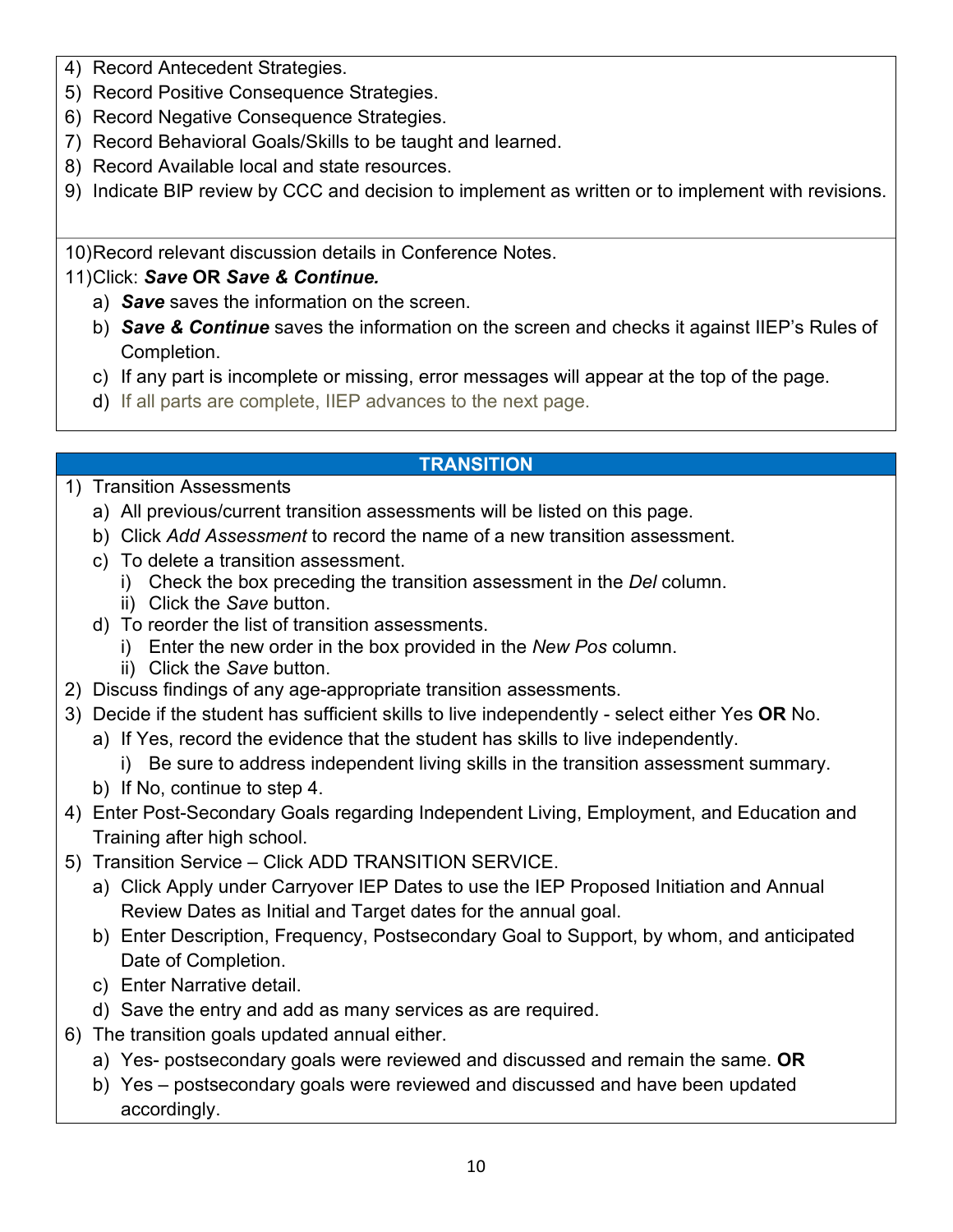- 7) Record relevant transition discussion details in Conference Notes.
- 8) Click: *Save* **OR** *Save & Continue.*
	- a) Save saves the information on the screen.
	- b) **Save & Continue** saves the information on the screen and checks it against IIEP's Rules of Completion.
	- c) If any part is incomplete or missing, error messages will appear at the top of the page.
	- d) If all parts are complete, IIEP advances to the next page.

#### **Accommodations**

- 1) Enter the anticipated date of the student's exit from high school or from extended secondary services.
- 2) Click Add Accommodations to view a list of accommodations.
	- a) Select accommodations based on the needs of this student established in the discussion of present levels of academic achievement and functional performance.

# b) **Click:** *Save* **OR** *Save & Continue.*

- 3) The selected accommodations appear.
	- a) Check the box in the Delete column beside any accommodation and Click Save to remove it from the list.
- 4) Describe any accommodations not listed and/or guidance for implementation of accommodations in the box provided.
- 5) Select the student's state testing participation level.
	- a) If State Assessment participation is selected, choose whether the student will participate with or without accommodations for the current and next grade level.
	- b) If Alternate Assessment is selected, respond to the criteria statements for participation in the alternate assessment.
		- i) The answer to all prompts must be "Yes" for the student to be eligible for the alternate assessment.
		- ii) If the student meets the criteria, choose whether the student will participate with or without accommodations for the current and next grade level.
- 6) Click Review Assessment Accommodations to view the list of accommodations available for this student for each assessment based upon the Accommodations selected.
	- a) This List shows assessment accommodations allowed based upon Accommodations selected.
		- i) These assessment accommodations are provided by the Department of Education, Office of Student Assessment.
	- b) Assessment Accommodations may be unchecked here if the student does not require them for participation in the selected state assessment.
	- c) There "Universal" and "Designated" features are available here that a student may need for the state assessment such as an online glossary or streamline version of the test. Select those items as needed.
	- d) Review the list of accommodations adding test settings as needed.
	- e) If any accommodations are not listed for the state assessment the Accommodations may have to be adjusted for them to be available here.
	- f) **Click:** *Save* **OR** *Save & Continue*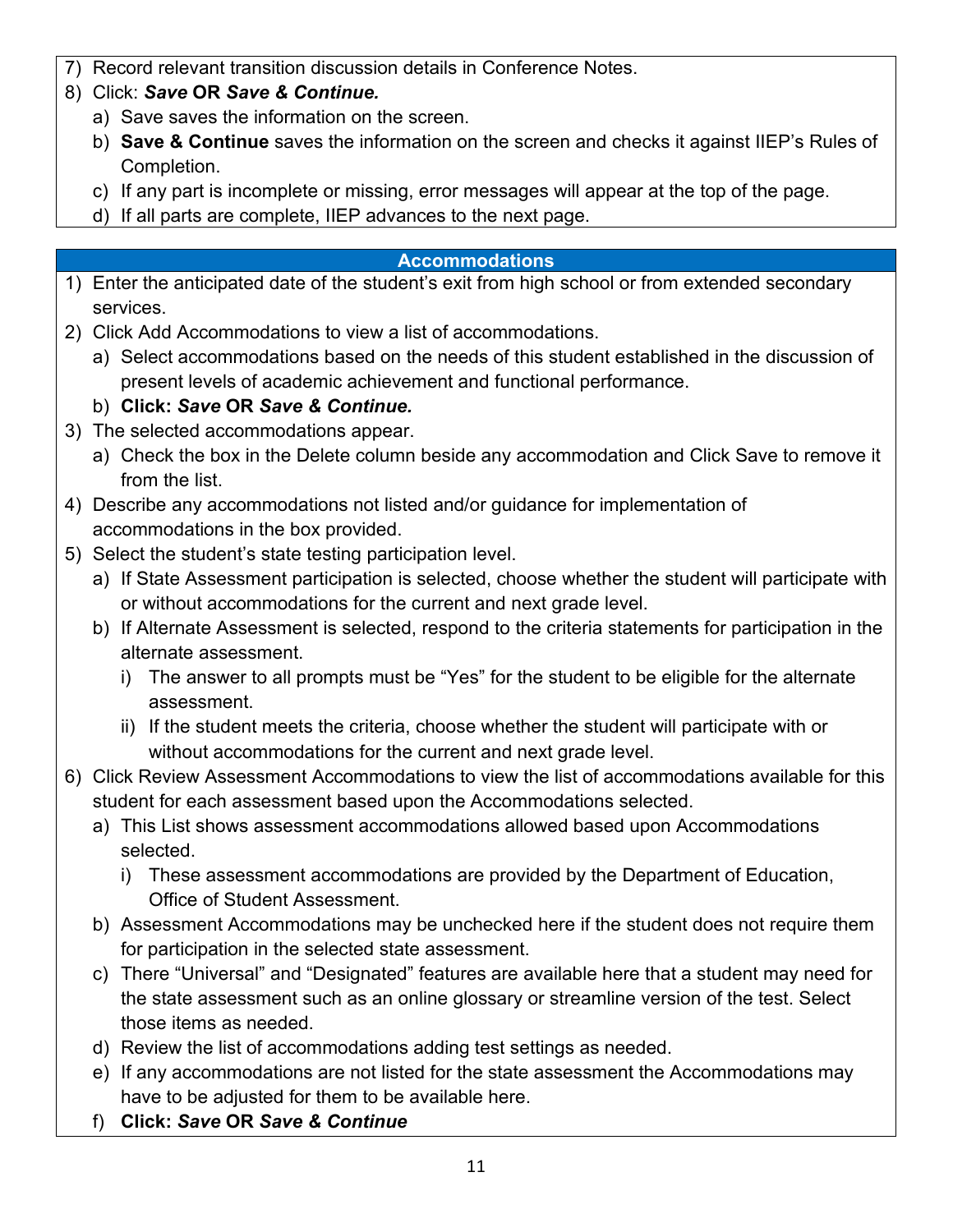- 7) Both the Accommodations and Assessment Accommodations will appear on the final IEP.
- 8) Complete the Rationale section and describe the reasoning for state assessment selections.
- 9) Other Participation: Articulate a plan for the student's participation in any other testing that may take place at school Include accommodations and any other direction

## **IREAD3**

- 1) If the student is currently in third grade options to document participation in IREAD3 appear.
	- a) Document the student's results in the IREAD3 assessment.
	- b) Record if the student passed IREAD3 record the event here.
	- c) If the student did not pass.
		- i) Retention, remediation and retake results may be recorded here.

# **GRADUATION PATHWAYS**

- 1) Select the option that best describes the student's chosen graduation pathway.
	- a) This option appears for students entering high school or enrolled in high school.
- 2) Record relevant accommodation discussion details in Conference Notes.
- 3) Click: **Save OR Save & Continue**.
	- a) Save saves the information on the screen.
- 4) **Save & Continue** saves the information on the screen and checks it against IIEP's Rules of Completion.
	- a) If any part is incomplete or missing, error messages will appear at the top of the page.
	- b) If all parts are complete, IIEP advances to the next page.

# **GOALS**

- 1) All current goals are listed on this page.
- 2) To delete a goal.
	- a) Check the box preceding the goal in the *Del* column.
	- b) Click the *Save* button.
- 3) To reorder the list of goals.
	- a) Enter the new order in the box provided in the *Position* column.
	- b) Click the *Save* button.
- 4) To update or change a goal.
	- a) Click the *Details* button associated with that goal.

**ADD GOAL (NEW)**

- 1) Add new goal.
	- a) Enter the Title for the new annual goal Click *Add Goal* and on the Goals page.
	- b) The Goal Details Page opens with the Goal Title completed.

# **GOAL DETAILS**

- 1) This page contains the information from the Add Goal page or from previous IEP goals.
	- a) For **New Goals** All information may be entered to reflect a student's current needs.
	- b) For **Existing Goals** selected fields may be updated to reflect current information.
		- i) **Copy Goals** This option creates a complete, editable copy of the current Annual Goal. The new copy appears on the Goals page at the bottom of the current goal list.
- 2) **Present Levels** Capture Present Levels of Academic Achievement and Functional Performance data that is relevant to the annual goal.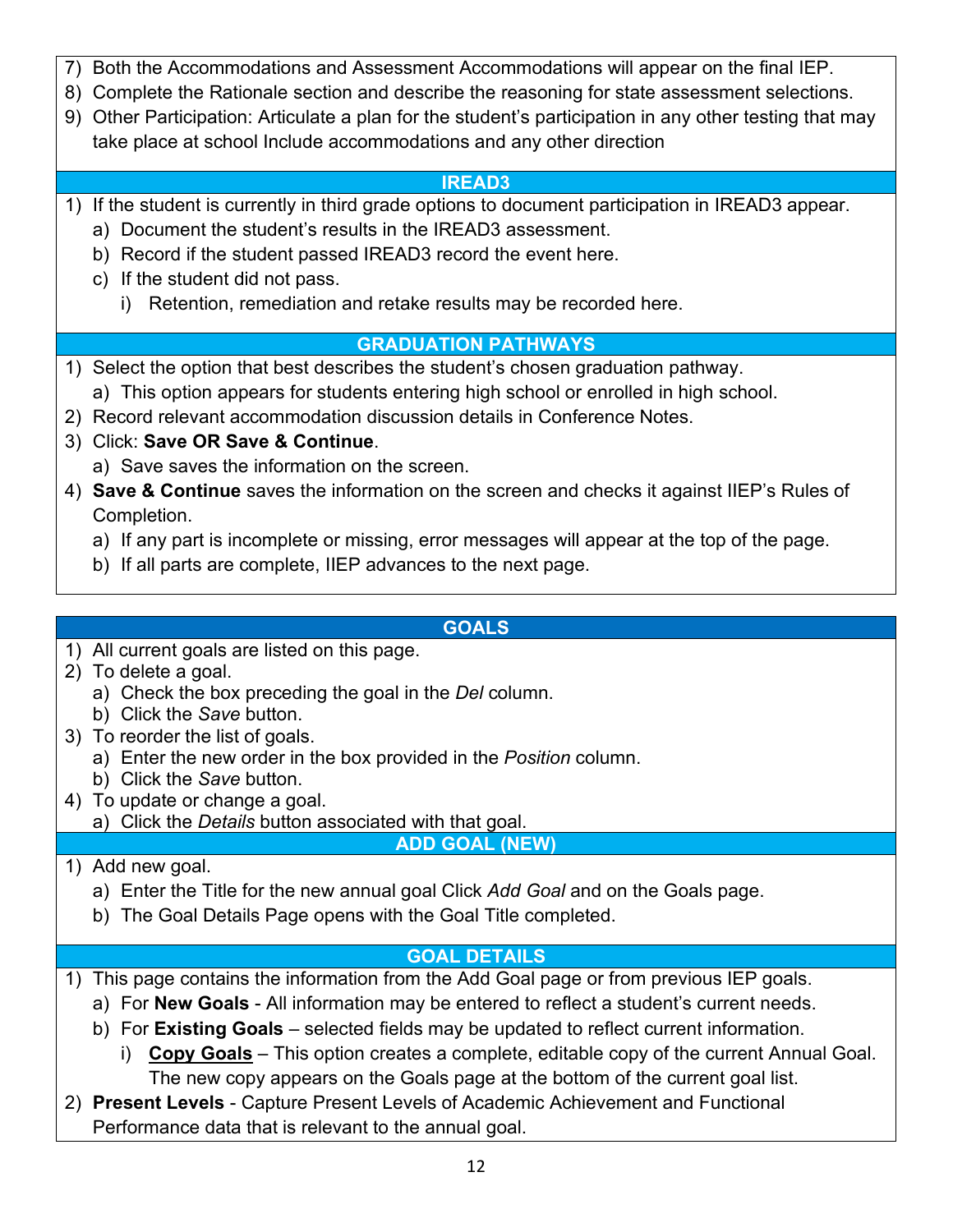- 3) **Standards**  Click *ADD STANDARD*.
	- a) Standards Click the + symbol next the selected standards group.
		- (1) Click the checkbox beside the desired standard and Click *Save* to record the selection.
	- b) Standards Selected standards appear at the bottom of the Add Standards screen
		- (1) To remove a standard:
			- (a) Place a check in the *Delete* box beside the standard.
			- (b) Click *Save* to remove the standard.
- 4) **Specially Designed Instruction** Describe the specially designed instruction needed to address the student's educational needs based upon the data reported and collected in the Present levels.
- 5) **Annual Goal** Compose a measurable Annual Goal that addresses one or more of the student's educational needs.
- 6) **Method/Instrument for Measuring Progress** Record the Method or Instrument used to measure student progress.
	- i) This method or instrument should be the same tool used to establish the student's PLAAFP data.
- 7) **Progress Monitoring** Select the progress monitoring method that best fits the method or instrument used to monitor student progress on this annual goal.

#### **Goals – Progress Monitoring Design DESCRIPTIVE DOCUMENTATION**

- 1) Objectives are **optional** for Descriptive Documentation.
	- a) Click *ADD OBJECTIVES OR BENCHMARKS* to add a new item.
	- b) Enter the text of the new Objective and click *Save and Continue.*
	- c) Repeat this process until all objectives/benchmarks are addressed.
- 2) Click *EDIT PROGRESS MONITORING.*
	- a) Click *Apply* under Carryover IEP Dates to use the IEP Proposed Initiation and Annual Review Dates as Initial and Target dates for the annual goal.
	- b) Under Progress Monitoring Assessment record the tool or instrument to be used.
	- c) Under Subject Area record the subject area addressed by the annual goal.
- 3) Click *ADD ASSESSMENT* to save this information.
	- a) Enter Parameters to build the graph.
	- b) Initial Value and Date: Enter the score representing the student's initial skill level and the date it was recorded.
	- c) Target Value and Date: Enter the target score and the date by which the student should achieve this.
- 4) Click *Save & Continue* to save the data and return to the Goal Details page.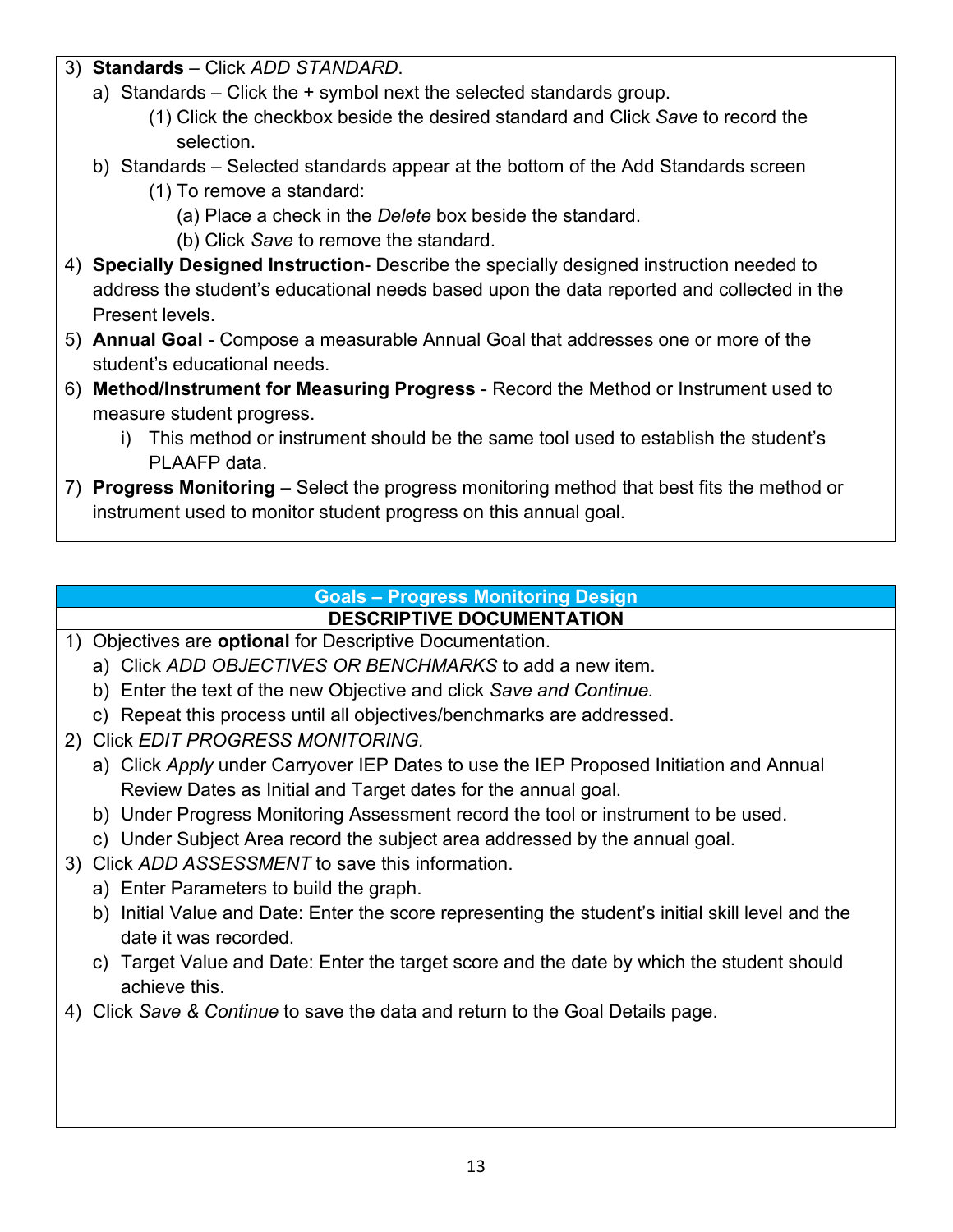#### **Goals – Progress Monitoring Design SINGLE POINT**

- 1) Click *EDIT PROGRESS MONITORING*
	- a) Click *Apply* under Carryover IEP Dates to use the IEP Proposed Initiation and Annual Review Dates as Initial and Target dates for the annual goal.
	- b) Under Subject Area record the subject area addressed by the annual goal.
	- c) Under Metric enter the task, behavior, or score being recorded.
- 2) Click *ADD ASSESSMENT* to save this information.
	- a) Enter Parameters to build the graph.
	- b) Initial Value and Date: Enter the score representing the student's initial skill level and the date it was recorded.
	- c) Target Value and Date: Enter the target score and the date by which the student should achieve this goal.
	- d) Frequency of Collection: Record the frequency of data collection.
- 3) Click *Save & Continue* to save the data and return to the Goal Details page.

#### **Goals – Progress Monitoring Design SINGLE RUBRIC**

- 1) Click *EDIT PROGRESS MONITORING.*
- 2) Click *Apply* under Carryover IEP Dates to use the IEP Proposed Initiation and Annual Review Dates as Initial and Target dates for the annual goal.
- 3) Under Subject Area record the subject area addressed by the annual goal.
- 4) Click *ADD ASSESSMENT* to save this information.
	- a) Create a rubric by entering the rubric criteria in the provided form or *Add Rubric(s) from Bank* Enter Parameter to build the graph.
	- b) Initial Value and Date: Enter the score representing the student's initial skill level and the date it was recorded.
	- c) Target Value and Date: Enter the target score and the date by which the student should achieve this goal.
	- d) Record the frequency of data collection.
- 5) Click *Save & Continue* to save the data and return to the Goal Details page.

# **Access the Rubric Bank for Single Rubric and Collection of Indicators**

- 1) Add Rubrics from User's Bank for *Student Name* page contains:
	- a) a dropdown list of user created rubric categories.
	- b) a list of uncategorized rubrics (if any).
	- c) *Click Manage Rubrics in Bank* button.
	- d) *Click Back* to return to Goals without saving.
	- e) *Click Save* to save data.
	- f) *Click Save & Continue* to save data and return to Goals.
- 2) To add rubrics already stored in the rubric bank:
	- a) Choose the category, if any.
	- b) Click the appropriate box in the *Add* column.
	- c) Click *Save & Continue* to add the rubric and return to the Progress Monitoring screen.
	- d) The rubric should be listed along with the rest of the parameters.
- 3) Click *Manage Rubrics in Bank* to add a new rubric.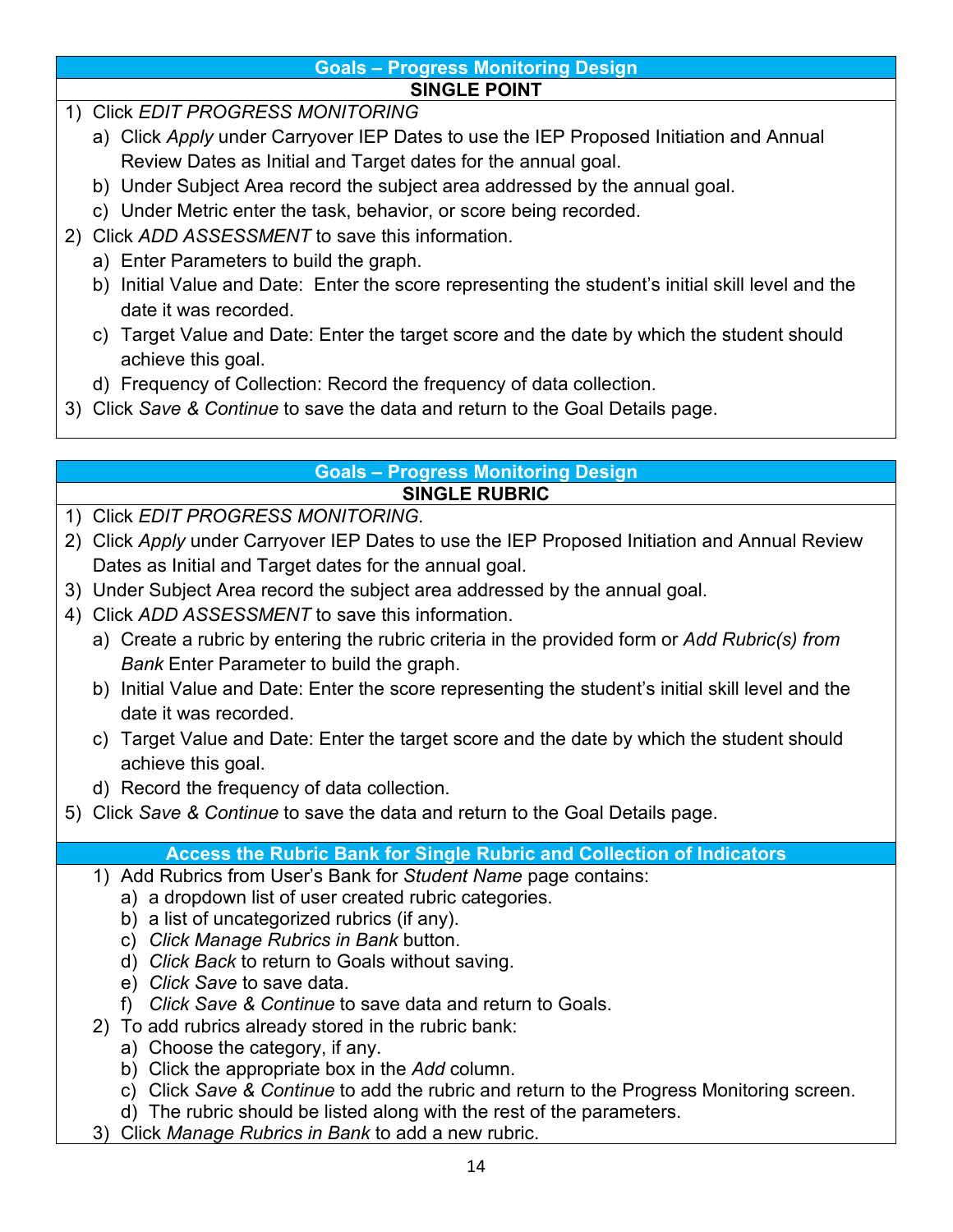- 4) Enter the Rubric Title.
- 5) Complete at least three rubric criteria entries.
	- a) Click *Back to Student Name* to return to the Goal Details page without saving information.
	- b) Click *Save* at the bottom of the screen to save the rubric.
	- c) Click *Save & Continue* to save the rubric and return to the student's Goal Details page.
- 6) Click *Edit Categories for My Rubric Bank* to create organizational categories to sort rubrics.
	- a) Enter a title for a rubric category.
		- i) Click *Back* to return to the Manage Rubric Bank screen.
		- ii) Click *Save* to save the information.
		- iii) Click *Save & Continue* to save the information and return to the Manage Rubric Bank screen.
		- b) Rubric Categories may also be reordered or deleted from this screen.
			- i) Enter the number of the new position in *New Pos* column and click *Save* to make the change.
			- ii) To delete a rubric category, click the box in the *Del* column and click *Save* to make the change.
- 7) Click *Import Rubrics to my Rubric Bank from my Caseload* to add previously created rubrics to the rubric bank.
	- a) Choose to import Rubrics from the current student only or from and entire caseload.
	- b) Click *Save & Continue* to import rubrics and return to the Manage Users Rubric Bank screen.
	- c) Imported rubrics should appear in a list at the top of the screen.

# **Goals – Progress Monitoring Design**

#### **COLLECTION OF INDICATORS**

- 1) Objectives/Benchmarks are **required** for Collection of Indicators.
	- a) Click *ADD OBJECTIVES/BENCHMARKS* to add a new item.
	- b) Enter the text of the new Objective/Benchmark and click Save and Continue.
	- c) Repeat this process until all objectives/benchmarks are addressed.

#### 2) **Record objectives before Editing Progress Monitoring.**

- a) Click *EDIT PROGRESS MONITORING.*
- b) Click *Apply* under Carryover IEP Dates to use the IEP Proposed Initiation and Annual Review Dates as Initial and Target dates for the annual goal.
- c) Under Subject Area record the subject area addressed by the annual goal.
- d) Under Metric enter the task, behavior, or score being recorded.

# **3) Click** *ADD ASSESSMENT* **to save this information.**

- a) Enter Parameters to Build Graph for Annual Progress.
- b) Enter Initial and Target Percentage.
- c) Enter Initial and Target Date: The Initial and Target Date may not be outside of the IEP Effective dates.
	- i) The Date Range may be less than the effective dates.
- d) Create a rubric by entering the rubric criteria in the provided form or:
	- *i) Add Rubric(s) from Bank.*
	- ii) *See Add Rubrics from Bank under Single Rubric description.*

#### **4) Click** *Save & Continue* **to save the data and return to the Goal Details page.**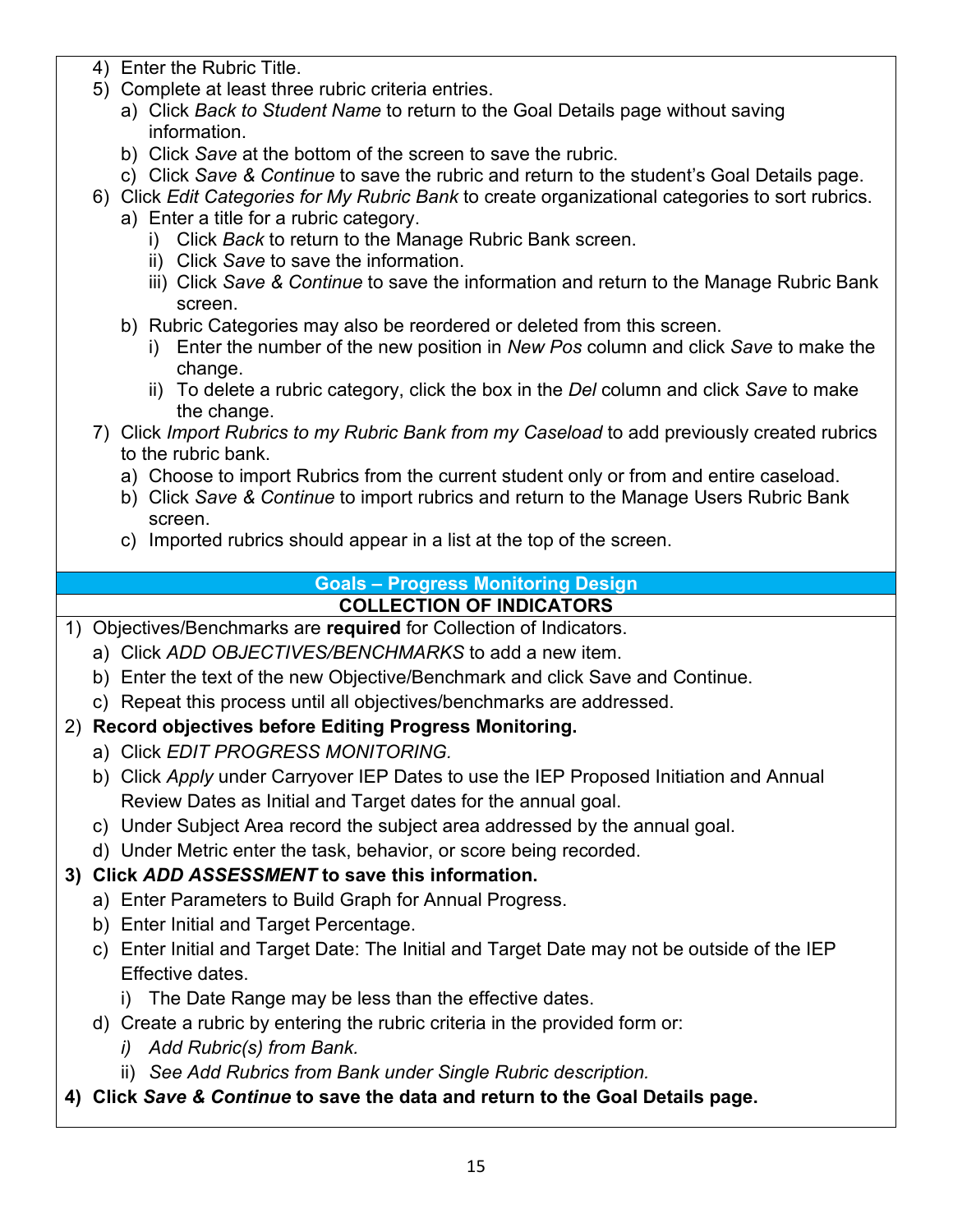**5) Once the Goal Details page is complete. Click Save & Continue to return to the Goals page.**

## **Goals**

- 1) Record relevant discussion details in Conference Notes.
- 2) Click: *Save* **OR** *Save & Continue.*
	- a) Save saves the information on the screen.
	- b) **Save & Continue** saves the information on the screen and checks it against IIEP's Rules of Completion.
	- c) If any part is incomplete or missing, error messages will appear at the top of the page.
	- d) If all parts are complete, IIEP advances to the next page.

#### **PROVISIONS**

- **1) Record/Document any and all Adult Services information shared with the student and his/her parents.**
	- a) Click *SAVE* and add as many services as are required.
- **2) Special Education Service - Click** *ADD SPECIAL EDUCATION SERVICE.*
	- a) Select Indirect Support, Direct Services, or Speech and/or Language Services.
	- b) Click *Save & Continue* to continue adding the service.
	- c) Enter Initiation, Frequency, Length, Duration, To Support (if Transition), Location, and Narrative.

# **3) Related Services - Click** *ADD RELATED SERVICES*

- a) Select Related Service Description.
- b) Click *Save & Continue* to continue adding the service.
- c) Enter Initiation, Frequency, Length, Duration, To Support (if Transition), Location, and Narrative.
- d) Click *Save* and add as many services as are required.

# **4) Transportation**

- a) Answer Yes **OR** No to the transportation question.
	- i) If transit time or transportation needs of the student are different than non-disabled peers, record the transportation needs of the student and enter a related service if necessary.
	- ii) If Transportation is recorded as a related service, the medical reason for special transportation may be recorded. Select *Other* for to report any reason not listed in the dropdown menu.

# **5) Accessible Materials**

- a) Answer Yes **OR** No to the question.
	- i) If the student needs instructional materials provided in accessible format, describe the environments, tasks, tools, and services related to the provision of accessible instructional materials to this student.

# **6) Assistive Technology**

- a) Answer Yes **OR** No to the question.
- b) If the student needs assistive technology, describe the assistive technology required.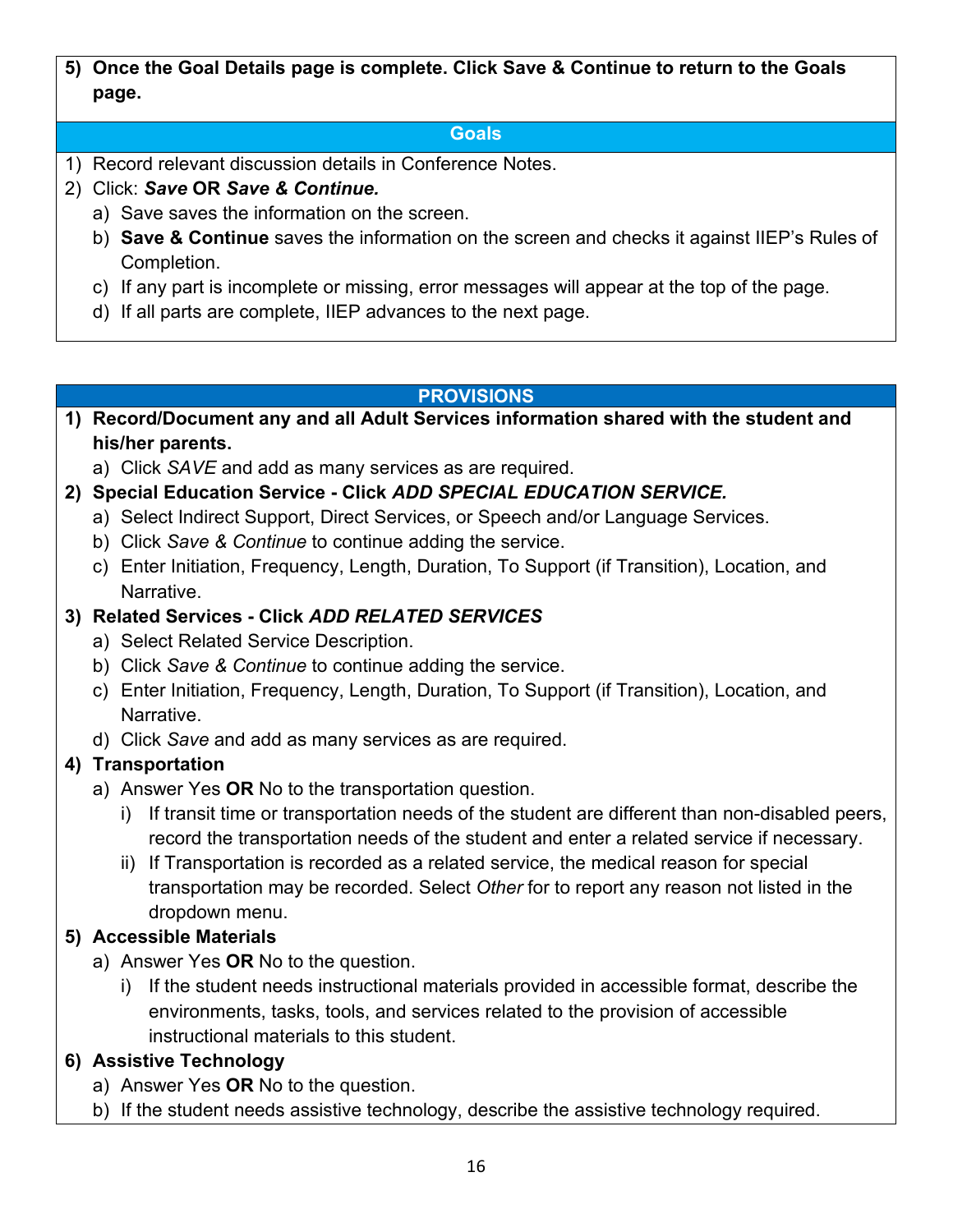## **7) Extended School Year (ESY)**

- a) Select the appropriate choice for ESY.
	- i) ESY is indicated if one of the first three choices is selected; If ESY is unnecessary select *NONE.*
	- ii) If ESY is indicated, please enter a special education and/or related service to support this choice.

*b) Record the CCC's discussion regarding extended school year services.*

# **8) Aids/Supports**

- a) Answer Yes **OR** No to the question.
	- i) If Yes, record the plan to provide school personnel with the knowledge required to implement the student's IEP.
- b) Answer Yes **OR** No to the second question.
	- i) If Yes, record modifications necessary for this student to participate in the described activities.

# **9) Progress Report Timeline**

a) Enter the frequency progress will be reported for this student.

# **10) Rationale**

- a) Describe the rationale for providing these services and supports, as well as describing reasons for rejecting other options.
- **11)**Record relevant discussion details in Conference Notes.

# **12)**Click: *Save* **OR** *Save & Continue.*

- a) Save saves the information on the screen.
- b) **Save & Continue** saves the information on the screen and checks it against IIEP's Rules of Completion.
- c) If any part is incomplete or missing, error messages will appear at the top of the page.
- d) If all parts are complete, IIEP advances to the next page.

# **LRE PLACEMENT**

# **1) Course of Study (Post-Secondary Transition Only)**

- a) Choose the diploma or diploma designation the student is pursuing.
	- i) Certificate of Completion
	- ii) General Diploma: General Designation
	- iii) General Diploma: Core 40 Designation
	- iv) General Diploma: Core 40 with Academic Honors Designation
	- v) General Diploma: Core 40 with Technical Honors Designation
	- b) **If the student is entering high school or older**, document the discussion at the case conference regarding the student's progress toward the selected diploma.
- **2) Education Setting** 
	- **a) For Early Childhood students**
		- i) **LRE Placement Codes**:
			- (1) Select the code that corresponds to the student's placement.
	- **b) For K-12 students**
		- i) The standard instructional minutes per week for the school will appear.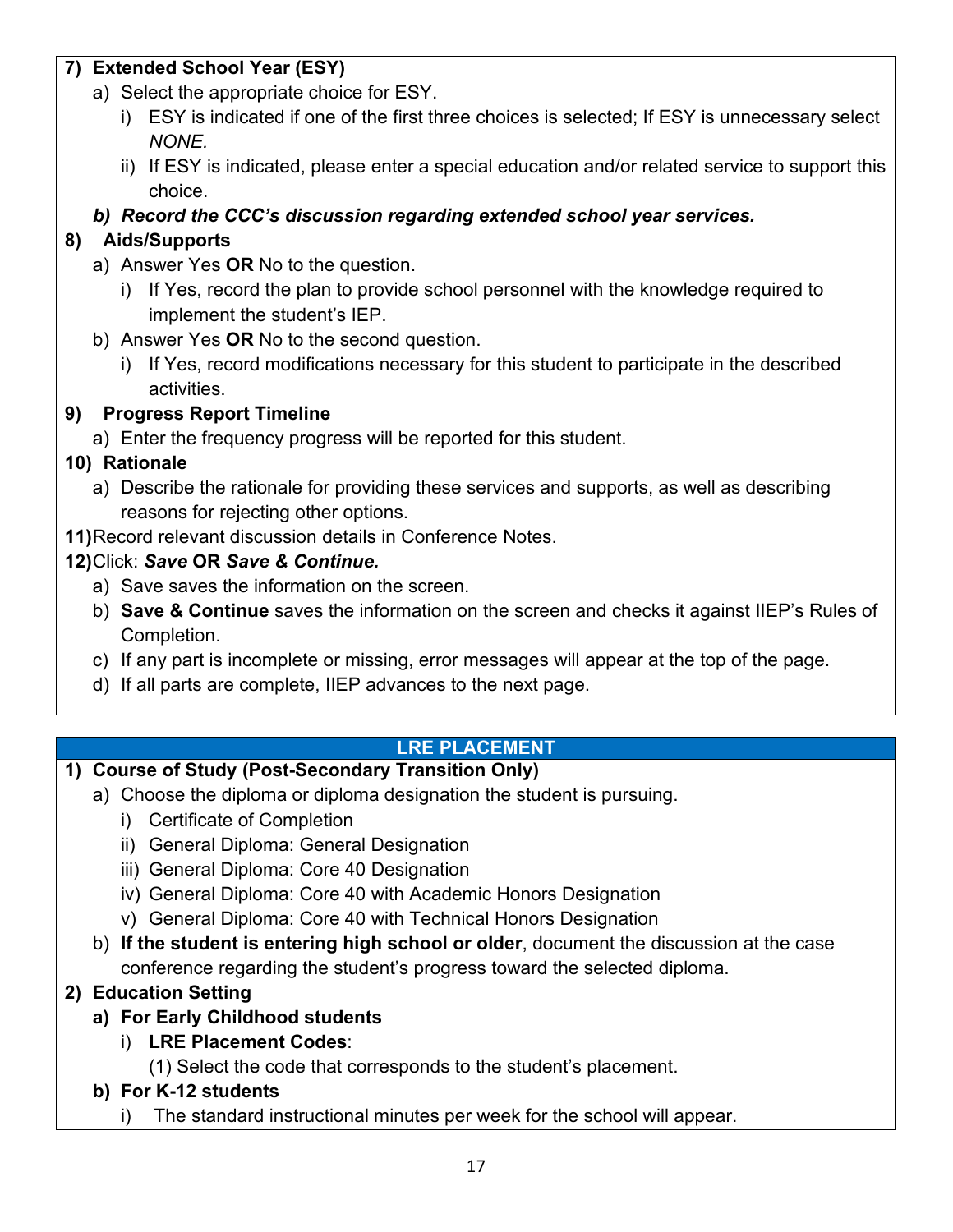(1) This value may be adjusted here to suit the student's needs.

- ii) The system then subtracts the Total Minutes in the Special Education Setting per week.
	- (1) This value is derived from the services entered in the Provisions page that occur in the Special Education Setting.
- iii) The system then presents the number of minutes in the General Education Setting.
- iv) This value is used to calculate the percentage of time in the General Education Setting and suggest the LRE for the student.
- v) **LRE Placement Codes**

(1) Select the code that corresponds to the student's placement.

# **c) ED Students only**

- i) Full Time
	- (1) Student receives special education support 50% or more of the school day.
- ii) All Other

(1) Student receives special education support less than 50% of the school day.

# **3) General Education Service Minutes**

## **a) Additional Descriptors of the Least Restrictive Environment**

i) List any additional descriptors of LRE

## **b) Potential Harmful Effects**

i) Summarize the discussion of potential harmful effects of the placement on the student or quality of services.

## **c) Reasons for Placement Decisions**

i) Describe the reason for the placement decision and other options that were considered.

# **4) General Considerations**

a) Consider each of the five statements carefully, If No is selected: please state the exceptions and describe the reasoning for these exceptions.

# **5) Program Information**

# **a) Legal Settlement**

i) The Corporation of Legal Settlement (COLS) reported to Indiana IEP appears here (1) If the COLS is different than reported, select the correct school district of residence.

# **b) Access and Reporting**

i) These fields display the school and district providing services to the student.

# **6) Educating School or Program**

- a) School or Program Name and School or Program Code are the current school where the student is enrolled and attending.
- b) Select the appropriate Facility Type.
	- i) For most students, 99 Not Applicable, state assigned school number provided, should be selected.
	- ii) For facility type 01 Community-based Preschool, enter the name and state code of the preschool program.
	- iii) For all other cases, select the facility code that corresponds to the student's educating school or program.
	- iv) Describe any other program information.
		- (1) This optional field provides space to further describe the student's educating program or school if needed.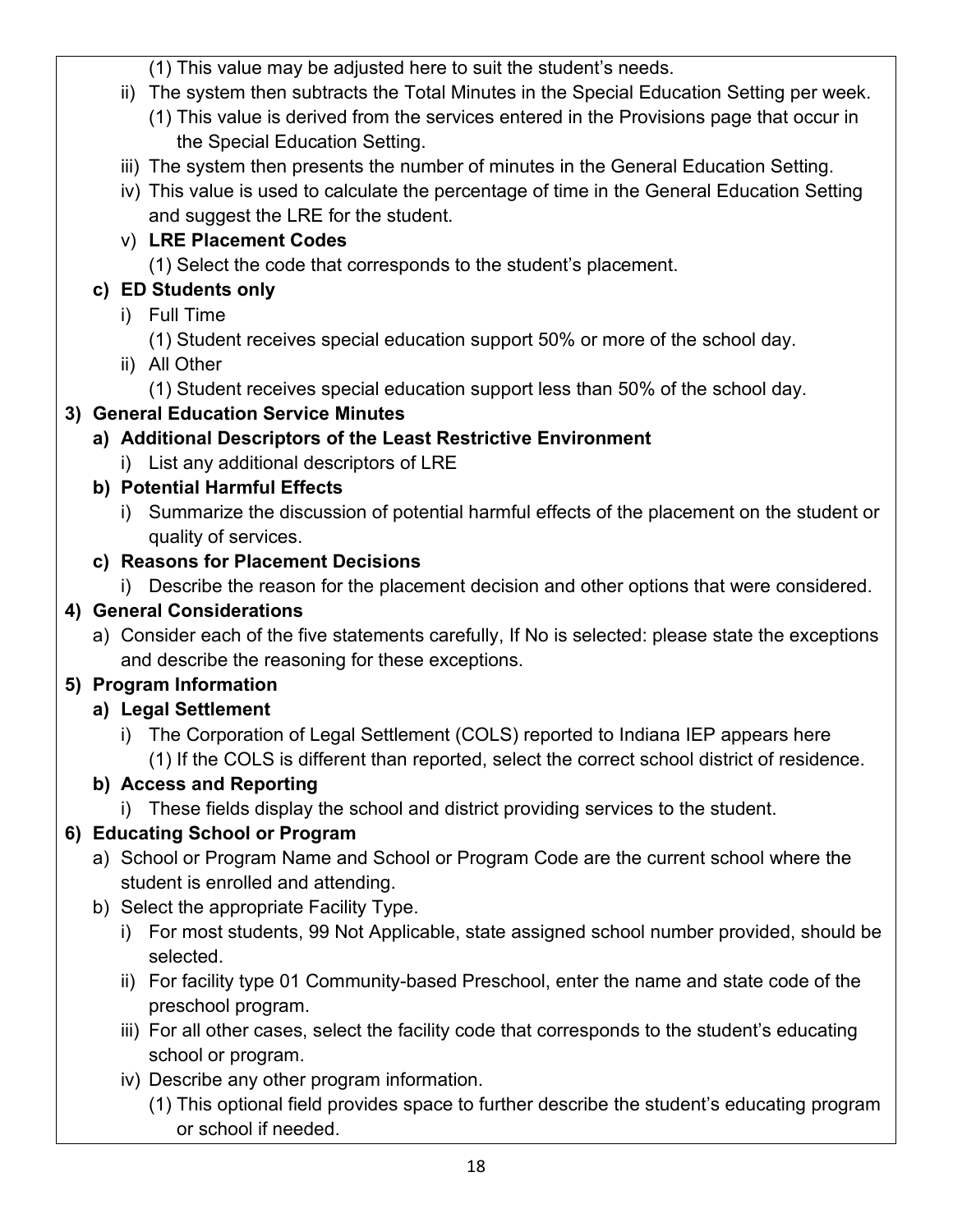## **7) Next Projected Educating School or Program**

- a) Include Notes or other information pertaining to the next school or program to provide services to this student.
- **8)** Record relevant placement discussion details in Conference Notes.
- **9)** Click: *Save* **OR** *Save & Continue.*
	- a) Save saves the information on the screen.
	- b) **Save & Continue** saves the information on the screen and checks it against IIEP's Rules of Completion.
	- c) If any part is incomplete or missing, error messages will appear at the top of the page.
	- d) If all parts are complete, IIEP advances to the next page.

#### **SUMMARY OF PERFORMANCE**

- 1) If Exit from Secondary Education is selected as the purpose of the IEP, this page will display the information from the current workspace for each section of the service plan.
	- a) This page is not required unless the meeting purpose is Exit from Secondary Education.
	- b) To change any information displayed revisit the original page.
- 2) Complete the *What works for me* section based on student input.
	- a) Describe the accommodations, modifications, and/or assistive technology that have been most useful to the student.
	- b) Describe what will help the student be successful after graduation.
- 3) Create Final Summary of Performance.
	- a) This will include the most recent Education Evaluation Report if one exists within IIEP.
	- b) Uploaded reports must be printed separately and attached to the summary of performance.
- 4) Update Contact information if needed.
- 5) SOP may be printed separately.
- 6) Create Final Indicator 14 Letter and provide to student.
- 5) Record relevant discussion details in Conference Notes.
- 6) Click: *Save* **OR** *Save & Continue.*
	- a) Save saves the information on the screen.
	- b) **Save & Continue** saves the information on the screen and checks it against IIEP's Rules of Completion.
	- c) If any part is incomplete or missing, error messages will appear at the top of the page.
	- a) If all parts are complete, IIEP advances to the next page.

#### **REVIEW CONFERENCE NOTES**

- 1) Review Conference notes for content and accuracy.
- 2) Record relevant eligibility discussion details in Conference Notes.
- 3) Click: *Save* **OR** *Save & Continue.*
	- a. Save saves the information on the screen.
	- b. **Save & Continue** saves the information on the screen and checks it against IIEP's Rules of Completion.
	- c. If any part is incomplete or missing, error messages will appear at the top of the page.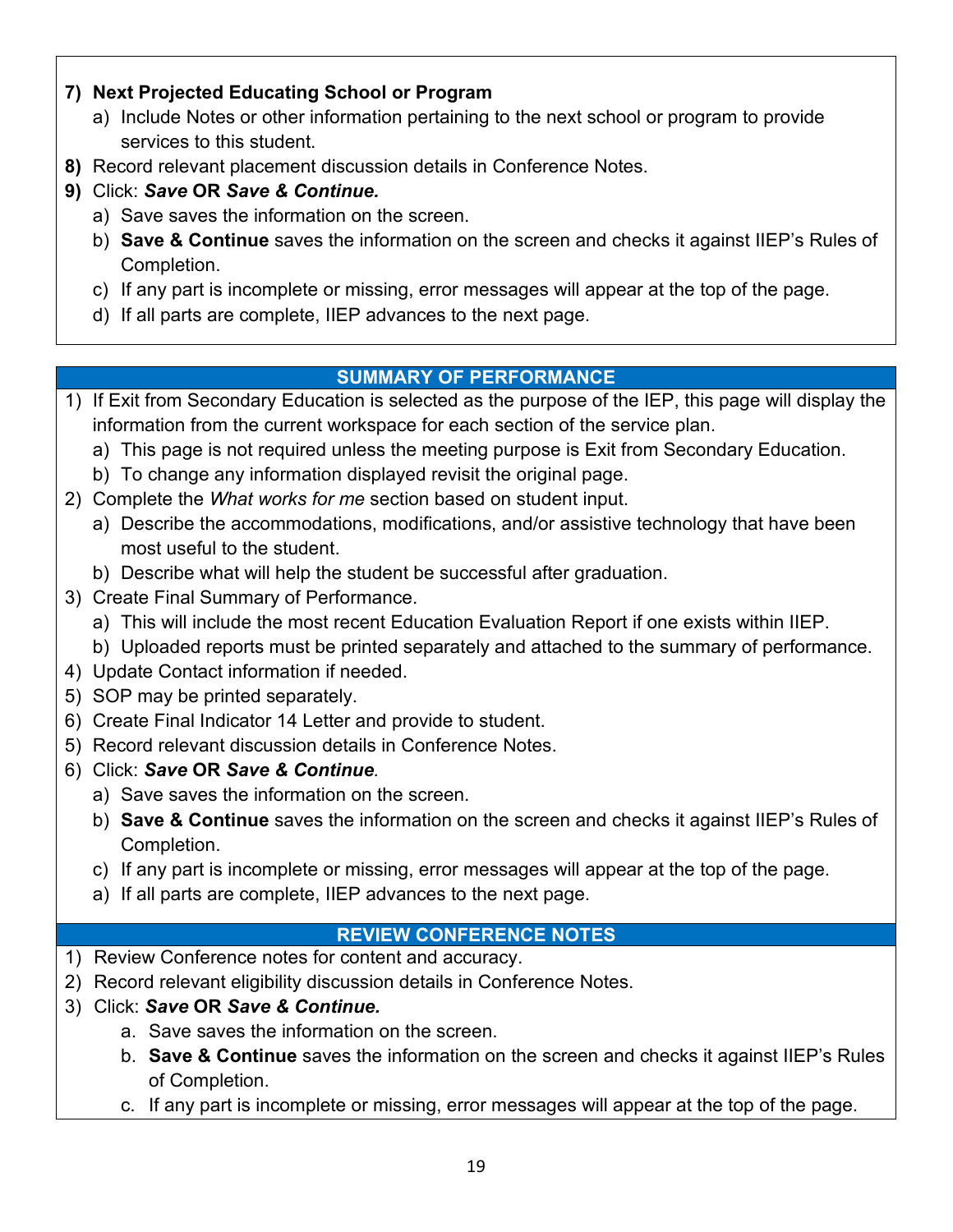d. If all parts are complete, IIEP advances to the next page. **CREATE FINAL IEP** 1) CCC meeting date and IEP Dates are reported. a) To change the IEP dates, return to the **Schedule CCC Meeting** page and make the appropriate adjustments. 2) Mark whether the parent(s) reject the provision of FAPE. a) If FAPE is rejected, the process continues with the creation of the Service Plan. b) This page should be completed, and the parent's rejection of the IEP recorded under the Response button of this IEP before the committee moves on to the Service Plan. 3) Based upon the data reported and discussion during the development of the IEP, determine whether there is a need for reevaluation. a) Select the option that best represents the needs of the student regarding reevaluation. **b) Document the CCC discussion regarding reevaluation.** 4) Continuation of CCC Meeting a) These fields are optional and only to be used when there is a reason to reconvene the same CCC Meeting later. b) Record the date the Case Conference Committee convened. i) This date will complete the Annual Review Timeline and confirm that the meeting was held. c) Record the Projected CCC Meeting Date. i) This date may match the next scheduled Annual Case Review or ii) The next date the Case Conference Committee plans to meet if needed to complete the development of the IEP. 5) CCC Meeting Attendees a) Check all that attended the case conference. b) Click *Add Additional Attendees* to record any other persons in attendance at the case conference. 6) Create Translated Version of this document. a) This option only appears if the student's Home Language Survey indicates the need. b) If checked the entire IEP will be translated into the student's native language. c) Both the English and Translated document are produced and can be printed. d) The English version is legally binding. The translated version includes notes to explain this to the reader. 7) If any errors exist in the IEP the button *DISPLAY ERRORS* appears. a) Click the button to view a list of errors. 8) Click *CREATE DRAFT IEP* at any time to view a draft of the IEP containing all information entered in the IEP workspace when the draft is created. 9) If there are no errors and the CCC has finished deliberating: a) Click *CREATE FINAL IEP.* b) A parent survey link appears. i) Click the link for the student's parents to complete the survey. ii) Or provide parents with the link to complete the survey at a later date. 10)Click the *IEP* link to view and/or print the final or draft IEP.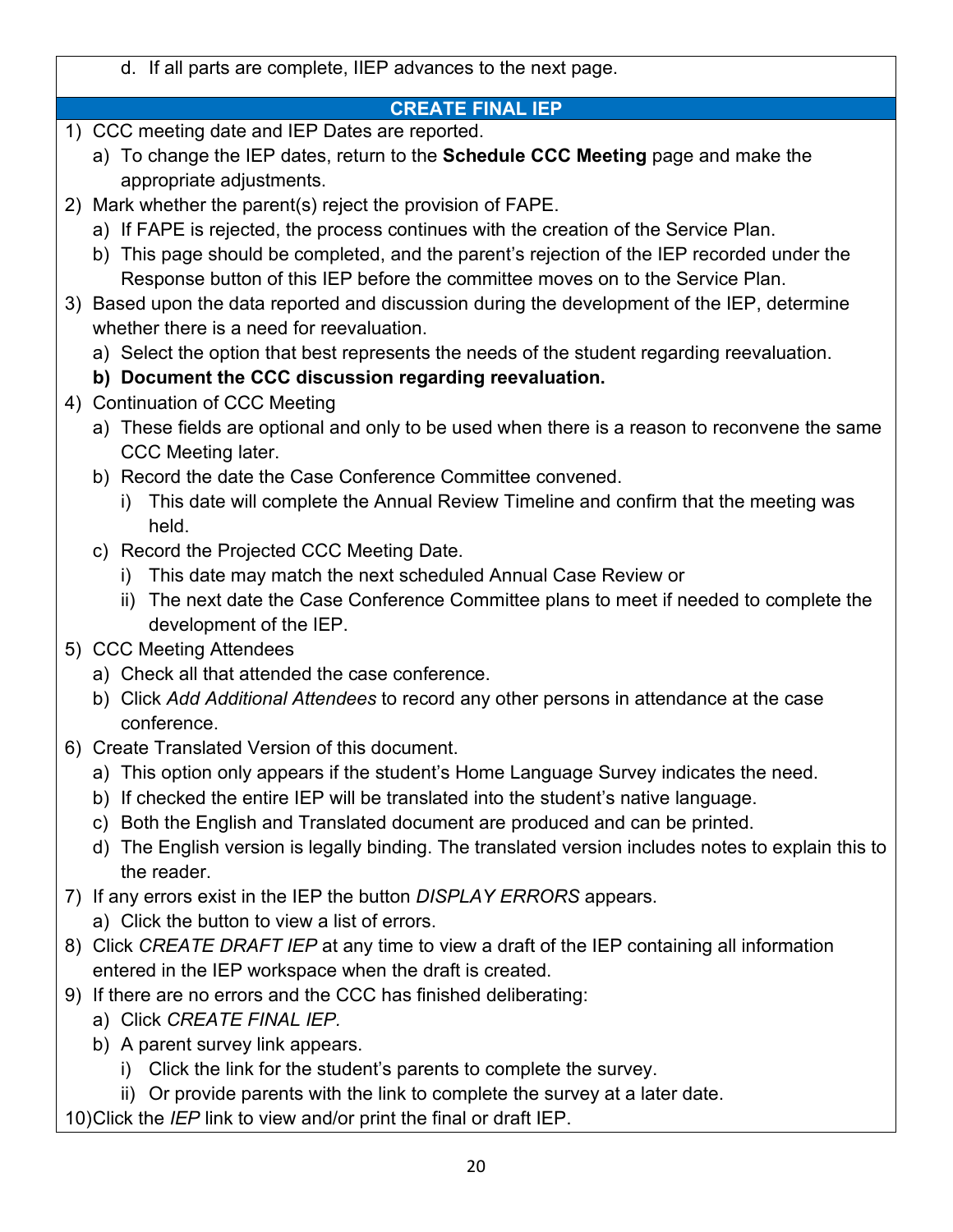11)Once the parent(s) have signed the IEP (if required) fax the signature page to the provided fax number.

- a) Once received a link will appear next to the IEP with a date the fax was received.
- b) Click the link to view the faxed document.

# **12)Parent Receipt of Proposed IEP Document.**

- a) Record the date the parent was provided a copy of the final IEP.
- b) Click *SAVE DATE.*
	- i) The system will automatically accept the IEP 10 Instructional days from this recorded date.
	- ii) Click *REMOVE DATE* to replace the current date.
- 13)Click the Response Button to confirm acceptance of the IEP.
- 14)Record whether the IEP was:
	- a) Accepted.
	- b) Accepted 10 instructional days have passed since the IEP has been provided to the parents/guardian.
	- c) Rejected parent rejects provision of FAPE and intends to unilaterally enroll child in a nonpublic school.
	- d) **(For Initial IEPs only)** Rejected Student remains in General Education
		- i) This option is available when parents reject the Initial IEP only. The student remains in general education and receives no special education or related services
	- e) Record who signed the document, the date, and any notes.
		- i) IEPs may be signed directly on screen by the parent.
		- ii) IEPs may be reviewed and signed electronically using the EdPlan Parent Connect portal as well.
- 7) Record relevant discussion details in Conference Notes.
- 8) Click: *Save* **OR** *Save & Continue.*
	- a) Save saves the information on the screen.
	- b) **Save & Continue** saves the information on the screen and checks it against IIEP's Rules of Completion.
	- c) If any part is incomplete or missing, error messages will appear at the top of the page.
	- f) If all parts are complete, IIEP advances to the next page.

# **REVOCATION OF SPECIAL EDUCATION SERVICES**

**1) Discontinuation of Special Education Note: A student's legal guardian has the right to revoke consent for special education services.**

- a) Record the date the public agency received notice in writing that the student's parent or legal guardian revoked consent for special education services.
- b) Record the date the public agency provided the Final Notice of Discontinuation of Special Education to the student's parents or legal guardian.
- c) Record the date the student's special education services will be discontinued based on the legal guardian's response to the Notice of Discontinuation of Special Education.